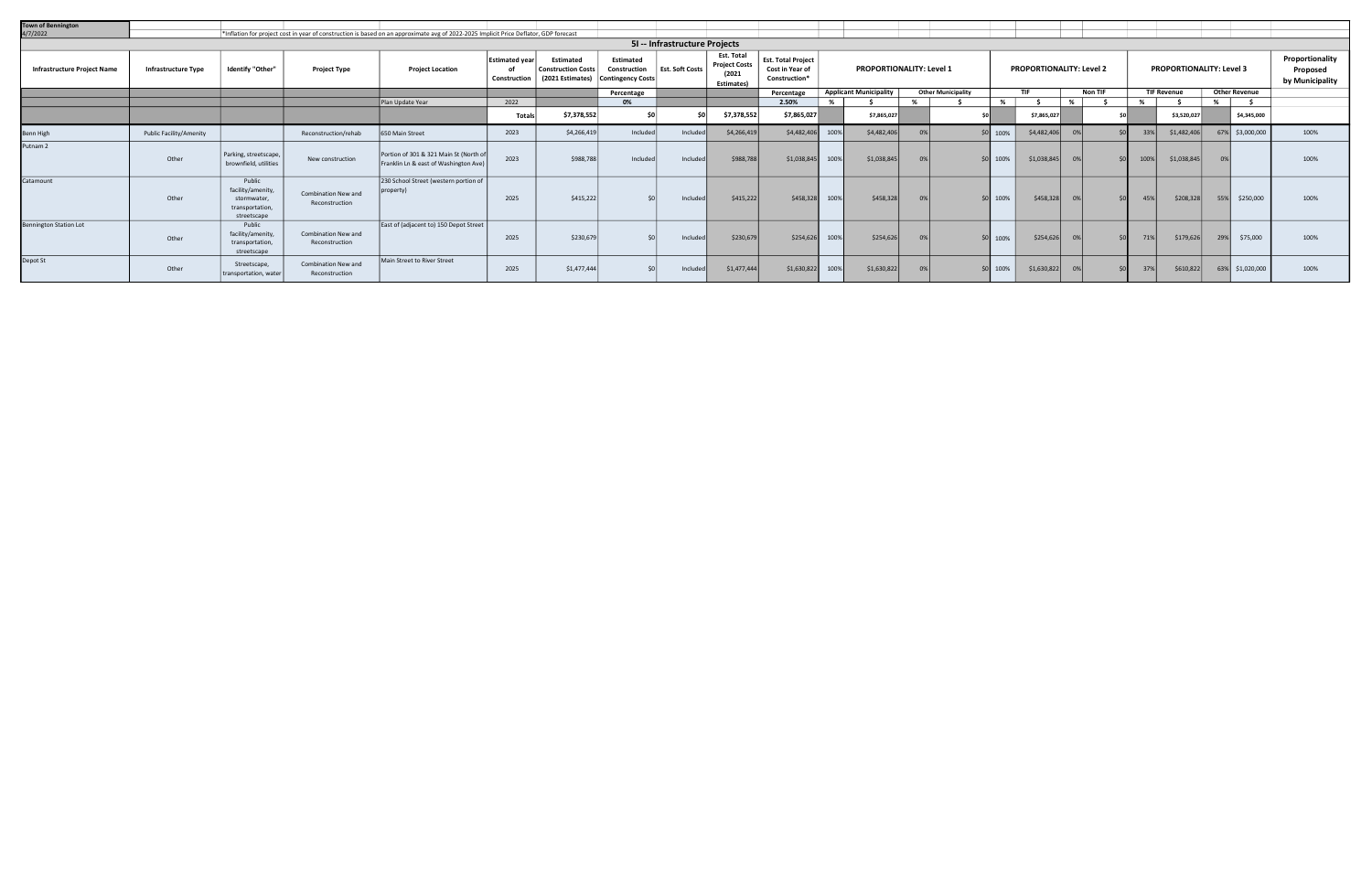| <b>Town of Bennington</b><br>4/7/2022 |                             |      |                                                                                                                                                           |                                                                                 |                                                                                                                                                                                                                                                                                                                                                                                          |                                                                                    |                                                     |                                                                                                                                                                                          |                                                                                                                                                                                |
|---------------------------------------|-----------------------------|------|-----------------------------------------------------------------------------------------------------------------------------------------------------------|---------------------------------------------------------------------------------|------------------------------------------------------------------------------------------------------------------------------------------------------------------------------------------------------------------------------------------------------------------------------------------------------------------------------------------------------------------------------------------|------------------------------------------------------------------------------------|-----------------------------------------------------|------------------------------------------------------------------------------------------------------------------------------------------------------------------------------------------|--------------------------------------------------------------------------------------------------------------------------------------------------------------------------------|
|                                       |                             |      |                                                                                                                                                           |                                                                                 | 5J -- Infrastructure Impact & Nexus                                                                                                                                                                                                                                                                                                                                                      |                                                                                    |                                                     |                                                                                                                                                                                          |                                                                                                                                                                                |
| <b>Project Name</b>                   | Location<br>(CW, PW,<br>CO) | %    | <b>Project Description</b>                                                                                                                                | Impact on<br><b>TIF District</b><br>Overall<br><b>Purpose</b><br>and<br>Outcome | <b>Impact on Real Property Developments (Nexus)</b>                                                                                                                                                                                                                                                                                                                                      | <b>Reports, studies</b><br>justifying project                                      | <b>Reports, studies</b><br>justifying<br>proportion | <b>Explanation of Proportion</b>                                                                                                                                                         | <b>Other Revenue Sources/Status</b>                                                                                                                                            |
|                                       |                             |      | Rehabilitation of ~30,000 SF to community<br>center, gym, and workshop uses.                                                                              | Direct                                                                          | Without the Town's investment as a key tenant and the<br>provision of these community resources, the remaining ~70,000<br>SF of Benn High (D, E, Ma) could not be redeveloped as market<br>rate and affordable housing                                                                                                                                                                   | BennHi<br>Redevelopment<br>Analysis, Site plans<br>for Redevelopment<br>of BennHi, |                                                     | 100% of the community center will serve residents of<br>the project and the immediate surrounding area,<br>which is all within the TIF District.                                         | <b>ARPA funds, VCDP's Community</b><br>Development Block Grant, USDA<br>Community Facilities Grant, and<br>smaller grants from the Vermont<br>Community Foundation and private |
| <b>Benn High</b>                      | <b>CW</b>                   | 100% |                                                                                                                                                           | Essential                                                                       |                                                                                                                                                                                                                                                                                                                                                                                          | Bennington<br>Downtown Area-<br>Wide Plan and<br>Story Map (as                     |                                                     |                                                                                                                                                                                          | donors                                                                                                                                                                         |
|                                       |                             |      |                                                                                                                                                           | Major                                                                           |                                                                                                                                                                                                                                                                                                                                                                                          | previously provided<br>in orig TIF Dist<br>$ Plan\rangle$                          |                                                     |                                                                                                                                                                                          |                                                                                                                                                                                |
|                                       |                             |      | Remediation of contamination,<br>construction of public<br>parking lot, public park/green space,<br>stormwater<br>improvements, sidewalks, and driveways, | <b>Direct</b>                                                                   | This project is absolutely essential to the viability of the Putnam<br>Block development (D, E, Ma) as it will provide parking, access<br>and amenities necessary to the development. It will also have an Wide Plan and<br>impact on all other developments (I, SE, Mi) as it will improve<br>the overall access to and quality of parking in the downtown and $\vert$ Developed by the | Bennington<br>Downtown Area-<br>Story Map, Plans                                   |                                                     | 100% of the improvements will serve the Putnam<br>Block project and the immediate surrounding area,<br>which is all within the TIF District.                                             |                                                                                                                                                                                |
| Putnam <sub>2</sub>                   | <b>CW</b>                   | 100% | and installation<br>of lighting and underground utilities.                                                                                                | Essential                                                                       | provide additional park/gathering space accessible to all.                                                                                                                                                                                                                                                                                                                               | Bennington<br>Redevelopment<br>Group (as                                           |                                                     |                                                                                                                                                                                          |                                                                                                                                                                                |
|                                       |                             |      |                                                                                                                                                           | Major                                                                           |                                                                                                                                                                                                                                                                                                                                                                                          | previously provided<br>in orig TIF Dist<br>$ Plan\rangle$                          |                                                     |                                                                                                                                                                                          |                                                                                                                                                                                |
|                                       |                             |      | Construction of public parking lot, public<br>park/green space, stormwater<br>improvements, and driveway, and<br>installation of lighting.                | <b>Direct</b>                                                                   | This project will impact the Catamount development (D, E, Ma)<br>and Old Drysdale development (D, SE, Mi) as it will provide the<br>new quality parking and amenities necessary to the success of<br>these developments.                                                                                                                                                                 | Bennington<br>Downtown Area-<br>Wide Plan and<br>Story Map                         |                                                     | This project is completely within the TIF District and will be<br>100% proportionate to two core developments with<br>needed parking, public green space and stormwater<br>improvements. | Possible Downtown Transportation<br>Fund Grant; Have not applied.                                                                                                              |
| Catamount                             | <b>CW</b>                   | 100% |                                                                                                                                                           | hewhat Esser                                                                    |                                                                                                                                                                                                                                                                                                                                                                                          | (attached)                                                                         |                                                     |                                                                                                                                                                                          |                                                                                                                                                                                |
|                                       |                             |      |                                                                                                                                                           | Major                                                                           |                                                                                                                                                                                                                                                                                                                                                                                          |                                                                                    |                                                     |                                                                                                                                                                                          |                                                                                                                                                                                |
|                                       |                             |      | Improvements to public parking lot<br>(resurfacing, landscaping, lighting).                                                                               | Direct                                                                          | This project will impact the 120 Depot (D, SE, Ma) development<br>as it will provide the quality of parking necessary to the success<br>of the developments and will provide parking for the Bennington   Bennington and<br>hewhat Esser Rail Trail trailhead.                                                                                                                           | <b>VTRANS RFP for</b><br>Rail-bus serving<br>Manchester                            |                                                     | This project is completely within the TIF District and will be Possible VTRANS Transportation<br>100% proportionate to a core development for parking<br>needs in the TIF District.      | Alternatives Grant, Downtown<br>Transportation Fund Grant; Have not<br>applied.                                                                                                |
| <b>Bennington Station Lot</b>         | <b>CW</b>                   | 100% |                                                                                                                                                           | Major                                                                           |                                                                                                                                                                                                                                                                                                                                                                                          | (attached)                                                                         |                                                     |                                                                                                                                                                                          |                                                                                                                                                                                |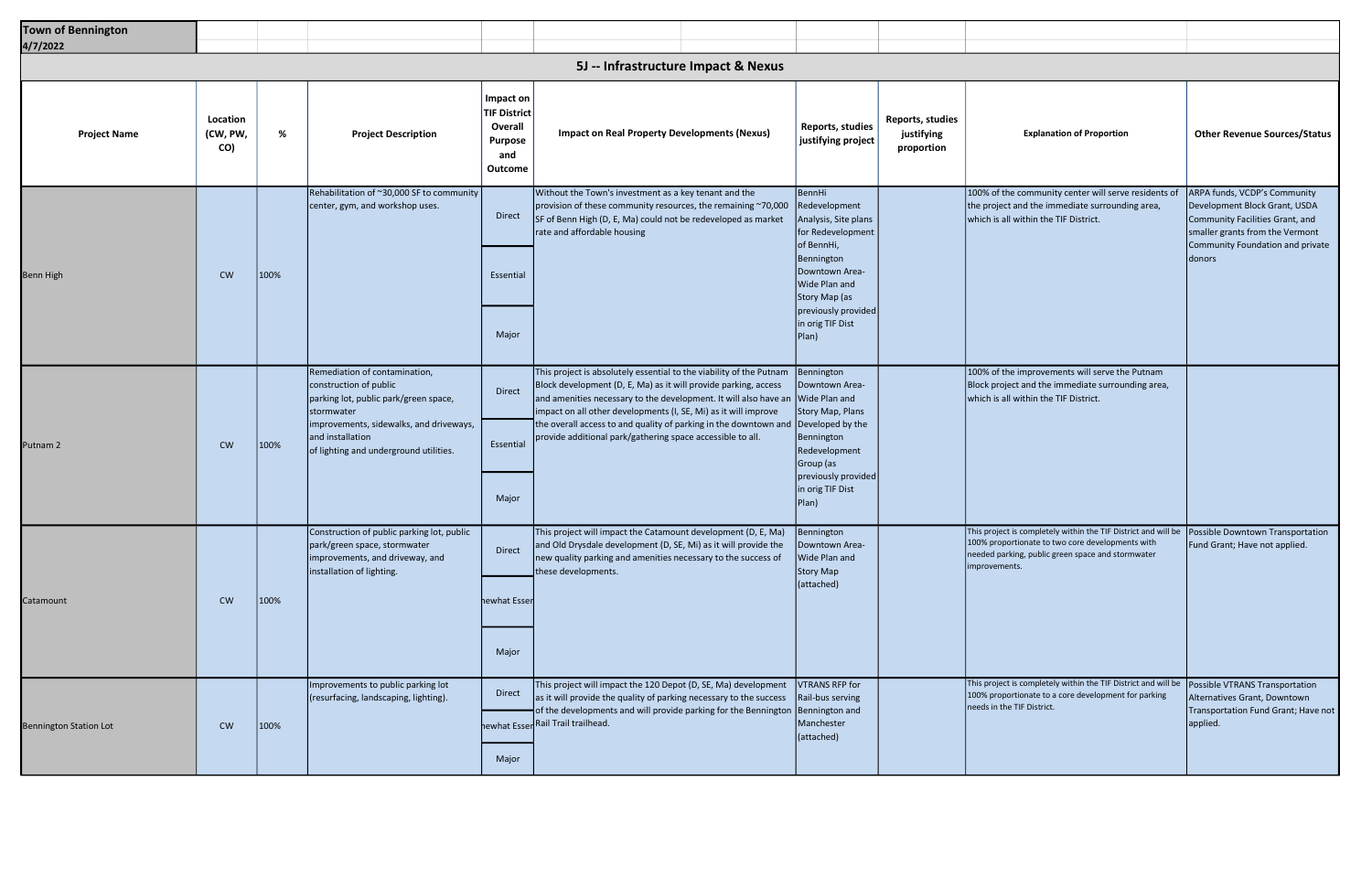| <b>Project Name</b> | Location<br>(CW, PW,<br>CO) | %    | <b>Project Description</b>                                                                                                                                                                                                                                                                                                                                                                      | Impact on<br><b>TIF District</b><br>Overall<br>Purpose<br>and<br>Outcome | <b>Impact on Real Property Developments (Nexus)</b>                                                                                                                                                                                                                                                                                                                                                                                                                                                       | Reports, studies<br>justifying project                                                                                                                                             | Reports, studies<br>justifying<br>proportion | <b>Explanation of Proportion</b>                                                                                                                                                                                    | <b>Other Revenue Sources/Status</b>                                                                           |
|---------------------|-----------------------------|------|-------------------------------------------------------------------------------------------------------------------------------------------------------------------------------------------------------------------------------------------------------------------------------------------------------------------------------------------------------------------------------------------------|--------------------------------------------------------------------------|-----------------------------------------------------------------------------------------------------------------------------------------------------------------------------------------------------------------------------------------------------------------------------------------------------------------------------------------------------------------------------------------------------------------------------------------------------------------------------------------------------------|------------------------------------------------------------------------------------------------------------------------------------------------------------------------------------|----------------------------------------------|---------------------------------------------------------------------------------------------------------------------------------------------------------------------------------------------------------------------|---------------------------------------------------------------------------------------------------------------|
| Depot St            | <b>CW</b>                   | 100% | Installation of new water main to serve<br>new multi-story development (fire-flow<br>for sprinklers). Reconstruction of Depot<br>Street Bridge. Streetscape improvements<br>between Main Street and River Street<br>(planters, benches, trash/recycling barrels,<br>trees/landscaping, wayfinding signs,<br>accommodations for cyclists).<br>Driveway/circulation improvements at 120<br>Depot. | <b>Direct</b><br>Essential<br>Major                                      | The installation of the water main is essential to the<br> development of 120 Depot Street (D, E, Ma) as the current water  Downtown Area-<br>main provides insufficient flow and pressure to serve multi-story Wide Plan and<br>buildings. The streetscape and driveway improvements will<br>impact 120 Depot (D, E, Ma) as it is directly adjacent to these<br>developments and will provide essential improvements to the<br>pedestrian and vehicular access to and appearance of the<br>developments. | Bennington<br>Story Map, The<br>Depot Street<br>Commons - Mixed<br>Use Development<br> Initiative, Report of  <br> MSK Engineering &  <br>Design (waterline)<br>$\vert$ (attached) |                                              | This project is completely within the TIF District and will be<br>100% proportionate to a core development for needed<br>water, and the streetscape improvements benefit the<br>overall appearance of Depot Street. | Possible Downtown Transportation<br><b>Fund Grant, VTRANS Structures</b><br>Grant (Bridge); Have not applied. |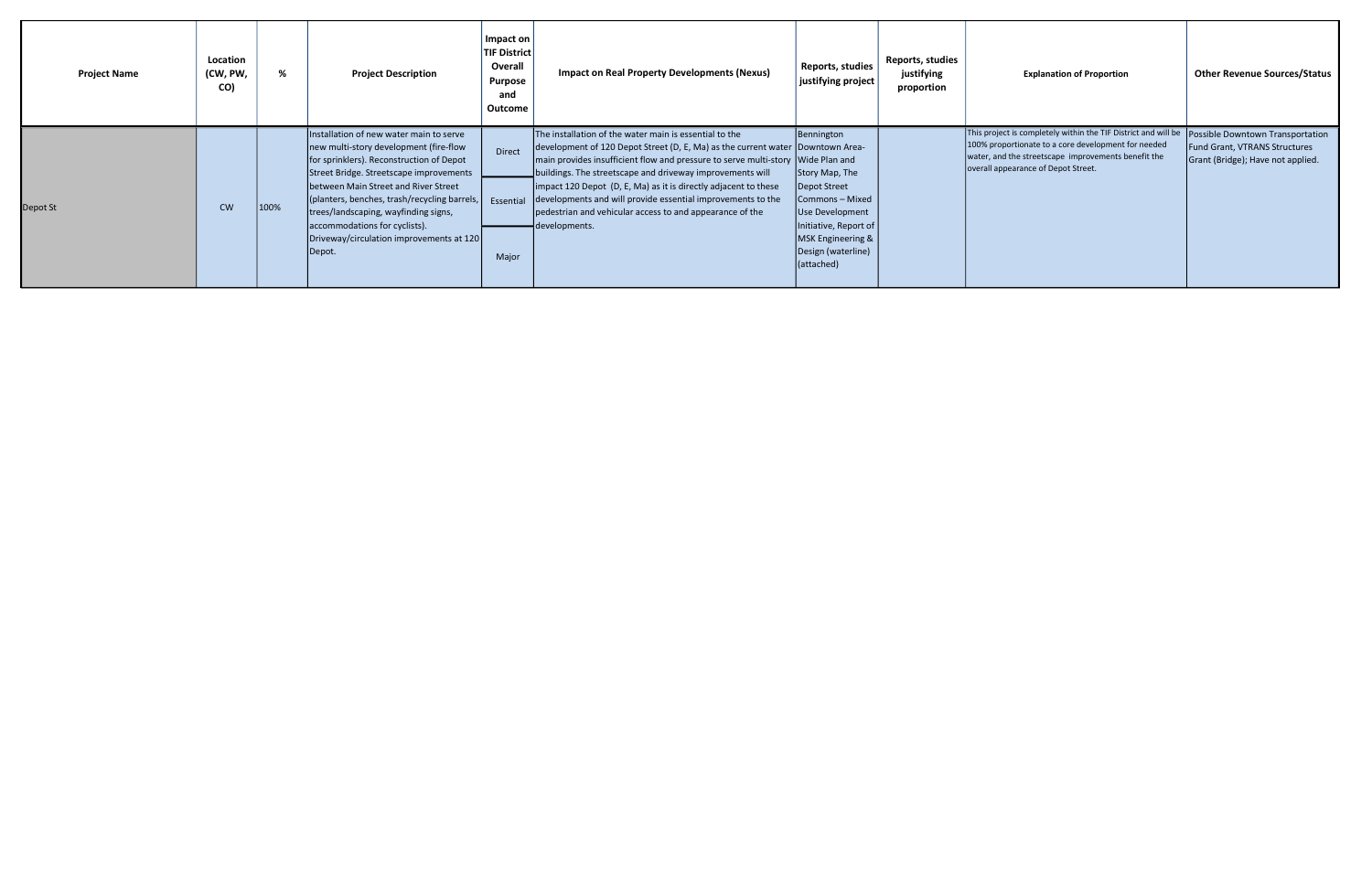| <b>Town of Bennington</b><br>4/7/2022        |                                 |                                                  |                                                  |                                                                                                                                                                                                                                                                                                           |                                        |                                                                                                                   |                                                                                                                                                     |                                                                                                                                                                                                                                                                                                                                                                                                                                                                                                                           |
|----------------------------------------------|---------------------------------|--------------------------------------------------|--------------------------------------------------|-----------------------------------------------------------------------------------------------------------------------------------------------------------------------------------------------------------------------------------------------------------------------------------------------------------|----------------------------------------|-------------------------------------------------------------------------------------------------------------------|-----------------------------------------------------------------------------------------------------------------------------------------------------|---------------------------------------------------------------------------------------------------------------------------------------------------------------------------------------------------------------------------------------------------------------------------------------------------------------------------------------------------------------------------------------------------------------------------------------------------------------------------------------------------------------------------|
|                                              |                                 |                                                  |                                                  |                                                                                                                                                                                                                                                                                                           | <b>5K -- Real Property Development</b> |                                                                                                                   |                                                                                                                                                     |                                                                                                                                                                                                                                                                                                                                                                                                                                                                                                                           |
| Development or Redevelopment Project<br>Name | Span # (s)                      | <b>Address or Location</b><br><b>Description</b> | <b>Zoning District</b>                           | <b>Project Description</b>                                                                                                                                                                                                                                                                                | <b>Project Characterization</b>        | <b>Project Status</b>                                                                                             | <b>Project Findings</b>                                                                                                                             | <b>Public Infrastructure Impact</b>                                                                                                                                                                                                                                                                                                                                                                                                                                                                                       |
| 2018 - 2022 Growth                           |                                 |                                                  |                                                  |                                                                                                                                                                                                                                                                                                           |                                        |                                                                                                                   |                                                                                                                                                     |                                                                                                                                                                                                                                                                                                                                                                                                                                                                                                                           |
| <b>Benn High</b>                             | 051-015-67831                   | 650 Main Street                                  | <b>Office &amp; Apartment</b><br><b>District</b> | Renovation of an approximately 100,000 sq. ft.<br>former school building to accommodate ~40<br>market rate and affordable units, amenities, and<br>a community center.                                                                                                                                    | Known                                  | Property owner is in conversation with<br>potential buyers and tenants, including the<br>Town and Shires Housing. | The BennHi Redevelopment<br>Analysis, and the Bennington<br>Downtown Area-Wide Plan and<br>Story Map (previously provided in<br>orig TIF Dist Plan) | Without the Town's investment as a key tenant and the provision of<br>these community resources, the remaining ~70,000 SF of Benn High<br>could not be redeveloped as market rate and affordable housing                                                                                                                                                                                                                                                                                                                  |
| Putnam <sub>2</sub>                          | 051-015-67469,<br>051-015-67468 | 301 Main Street, 321 Main Street                 | <b>Central Business</b><br><b>District</b>       | Phase 2 -- First floor commercial (Southwestern<br>Vermont Health Care as anchor tenant) with 39<br>affordable and market rate housing units above                                                                                                                                                        | Known                                  | Project is in pre-development stage.<br>Anchor commercial tenant secured.<br>Seeking remaining investors.         | The Bennington Downtown Area-<br>Wide Plan and Story Map<br>(previously provided in orig TIF Dist<br>Plan)                                          | Putnam Block infrastructure project (parking, access and amenities)<br>essential for the viability of the Putnam development to occur. West<br>Main, West Main & Washington, Main & North/South, Washington,<br>Franklin Lane, and South Street infrastructure improvements<br>essential for pedestrian and vehicular access to and appearance of<br>the development.                                                                                                                                                     |
| Catamount                                    | 051-015-67306                   | 230 School Street                                | <b>Central Business</b><br><b>District</b>       | The renovation of one of two Catamount School<br>buildings to accommodate up to 20 one and two-<br>bedroom market rate apartments. It includes<br>interior renovations, repairs to the exterior of<br>the historic structure, and site improvements,<br>including parking necessary to serve the tenants. | Known                                  | Project is in planning stage. No permits<br>applied for.                                                          | The Bennington Downtown Area-<br>Wide Plan and Story Map - Attached                                                                                 | Catamount infrastructure project required for providing new quality<br>parking and open space amenities necessary to the success of this<br>development. North Street infrastructure project required for<br>providing improvements for pedestrian and vehicular access to and<br>appearance of the development.                                                                                                                                                                                                          |
| Old Drysdale Bldg                            | 051-015-66991                   | 198 North Street                                 | <b>Central Business</b><br><b>District</b>       | Renovation of mostly vacant three story historic<br>building to accommodate upper story offices<br>and/or apartments.                                                                                                                                                                                     | Current-Other                          | Possible re-development project. No<br>permits applied for.                                                       | The Bennington Downtown Area-<br>Wide Plan and Story Map - Attached                                                                                 | North Street infrastructure project required to provide improvements<br>to pedestrian and vehicular access to and appearance of the<br>development. Catamount infrastructure project required to provide<br>new quality parking and open space amenities.                                                                                                                                                                                                                                                                 |
| 120 Depot St                                 | 051-015-66928                   | 120 Depot Street                                 | <b>Central Business</b><br><b>District</b>       | Redevelopment of aging strip-mall property by<br>demolishing existing structures and constructing<br>a multi-story mixed use building                                                                                                                                                                     | Current-Other                          | Potential re-development project. No<br>permits applied for.                                                      | The Bennington Downtown Area-<br>Wide Plan and Story Map - Attached                                                                                 | Depot Street project required for new water main that is essential to<br>the development as the current water main provides insufficient flow<br>and pressure to serve multi-story buildings. Main &<br>Washington/Depot and Depot Street projects required to provide<br>essential improvements for pedestrian and vehicular access to and<br>appearance of the development. Bennington Station Lot project<br>required to provide new parking and open space amenities necessary<br>to the success of this development. |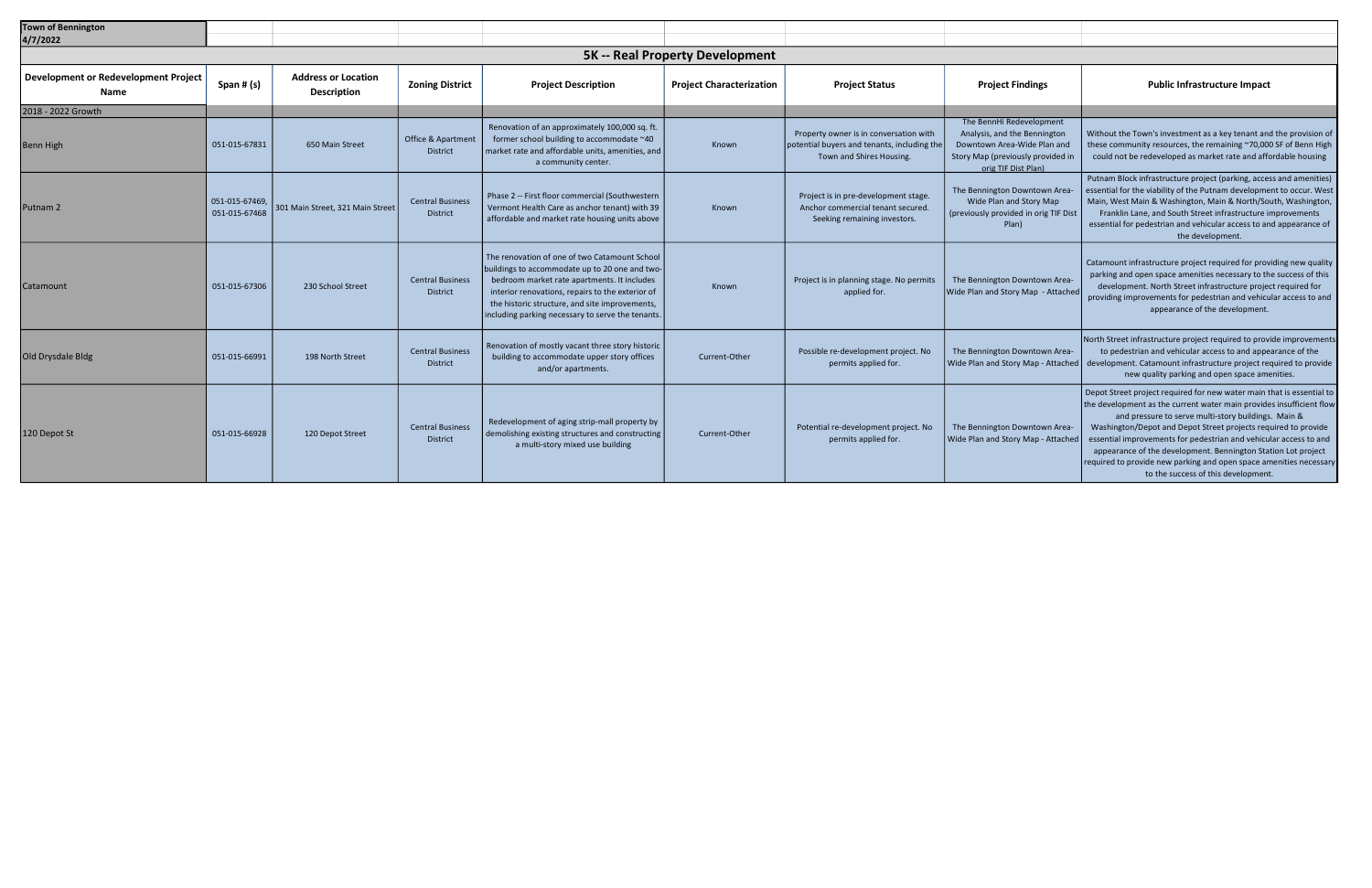| <b>Town of Bennington</b>                              |                                      |                                     |                                            |                                       |                                                  |                                                                    |                                          |                                                                               |                                                                         |                 |                                                                     |                                                                            |                                                |                                                  |                                                             |
|--------------------------------------------------------|--------------------------------------|-------------------------------------|--------------------------------------------|---------------------------------------|--------------------------------------------------|--------------------------------------------------------------------|------------------------------------------|-------------------------------------------------------------------------------|-------------------------------------------------------------------------|-----------------|---------------------------------------------------------------------|----------------------------------------------------------------------------|------------------------------------------------|--------------------------------------------------|-------------------------------------------------------------|
| 4/7/2022                                               |                                      |                                     |                                            |                                       |                                                  |                                                                    |                                          |                                                                               |                                                                         |                 |                                                                     |                                                                            |                                                |                                                  |                                                             |
|                                                        |                                      |                                     |                                            |                                       |                                                  |                                                                    |                                          | 5L -- Real Property Incremental Value                                         |                                                                         |                 |                                                                     |                                                                            |                                                |                                                  |                                                             |
| Development or<br><b>Redevelopment Project</b><br>Name | Projected<br>Residential<br>Dev (sf) | Projected<br>Commercial<br>Dev (sf) | Projected<br><b>Industrial</b><br>Dev (sf) | Projected<br><b>Total Dev</b><br>(sf) | Original<br>Taxable/<br><b>Baseline</b><br>Value | <b>Estimated</b><br>Year of<br><b>Construction</b><br><b>Start</b> | <b>Estimated</b><br>Years to<br>Complete | <b>Estimated</b><br>Number of   Assessed Value<br>After<br><b>Development</b> | <b>Estimated</b><br>Increase in<br><b>Value from</b><br><b>Baseline</b> | <b>Use Code</b> | <b>Estimated %</b><br>of New<br>Construction -<br>Homestead<br>Rate | <b>Estimated % of</b><br><b>New Construction</b><br>-Non-Homestead<br>Rate | <b>Total of</b><br>K and L<br>(Should be 100%) | Estimated<br>Incremental<br>Value -<br>Homestead | <b>Estimated</b><br>Incremental<br>Value -Non-<br>Homestead |
| <b>Base Year:</b>                                      | 2018                                 |                                     |                                            |                                       |                                                  |                                                                    |                                          |                                                                               |                                                                         |                 |                                                                     |                                                                            |                                                |                                                  |                                                             |
| <b>Totals:</b>                                         | 394,824                              | 74,250                              |                                            | 469,074                               | 44,683,500                                       |                                                                    |                                          | 57,864,900                                                                    | 13,181,400                                                              |                 |                                                                     |                                                                            |                                                |                                                  | 13,181,400                                                  |
| 2018 - 2022 Growth                                     |                                      |                                     |                                            |                                       | \$41,905,900                                     | 2022                                                               |                                          | \$42,034,900                                                                  | \$129,000                                                               | RN-C            | 0%                                                                  | 100%                                                                       | 100%                                           | \$0                                              | \$129,000                                                   |
| Benn High                                              | 70,000                               | 30,000                              |                                            | 100,000                               | \$146,000                                        | 2023                                                               |                                          | \$4,600,000                                                                   | \$4,454,000                                                             | RN-C            | 0%                                                                  | 100%                                                                       | 100%                                           | \$0                                              | \$4,454,000                                                 |
| Putnam <sub>2</sub>                                    | 53,000                               | 19,000                              |                                            | 72,000                                | \$1,068,400                                      | 2023                                                               |                                          | \$5,175,000                                                                   | \$4,106,600                                                             | RN-C            | 0%                                                                  | 100%                                                                       | 100%                                           | \$0                                              | \$4,106,600                                                 |
| Catamount                                              | 222,224                              |                                     |                                            | 222,224                               | \$385,900                                        | 2025                                                               |                                          | \$1,780,000                                                                   | \$1,394,100                                                             | <b>RN</b>       | 0%                                                                  | 100%                                                                       | 100%                                           | \$0                                              | \$1,394,100                                                 |
| Old Drysdale Bldg                                      | 7,600                                | 4,250                               |                                            | 11,850                                | \$257,200                                        | 2025                                                               |                                          | \$750,000                                                                     | \$492,800                                                               | RN-C            | 0%                                                                  | 100%                                                                       | 100%                                           | \$0                                              | \$492,800                                                   |
| 120 Depot St                                           | 42,000                               | 21,000                              |                                            | 63,000                                | \$920,100                                        | 2025                                                               |                                          | \$3,525,000                                                                   | \$2,604,900                                                             | RN-C            | 0%                                                                  | 100%                                                                       | 100%                                           | \$0                                              | \$2,604,900                                                 |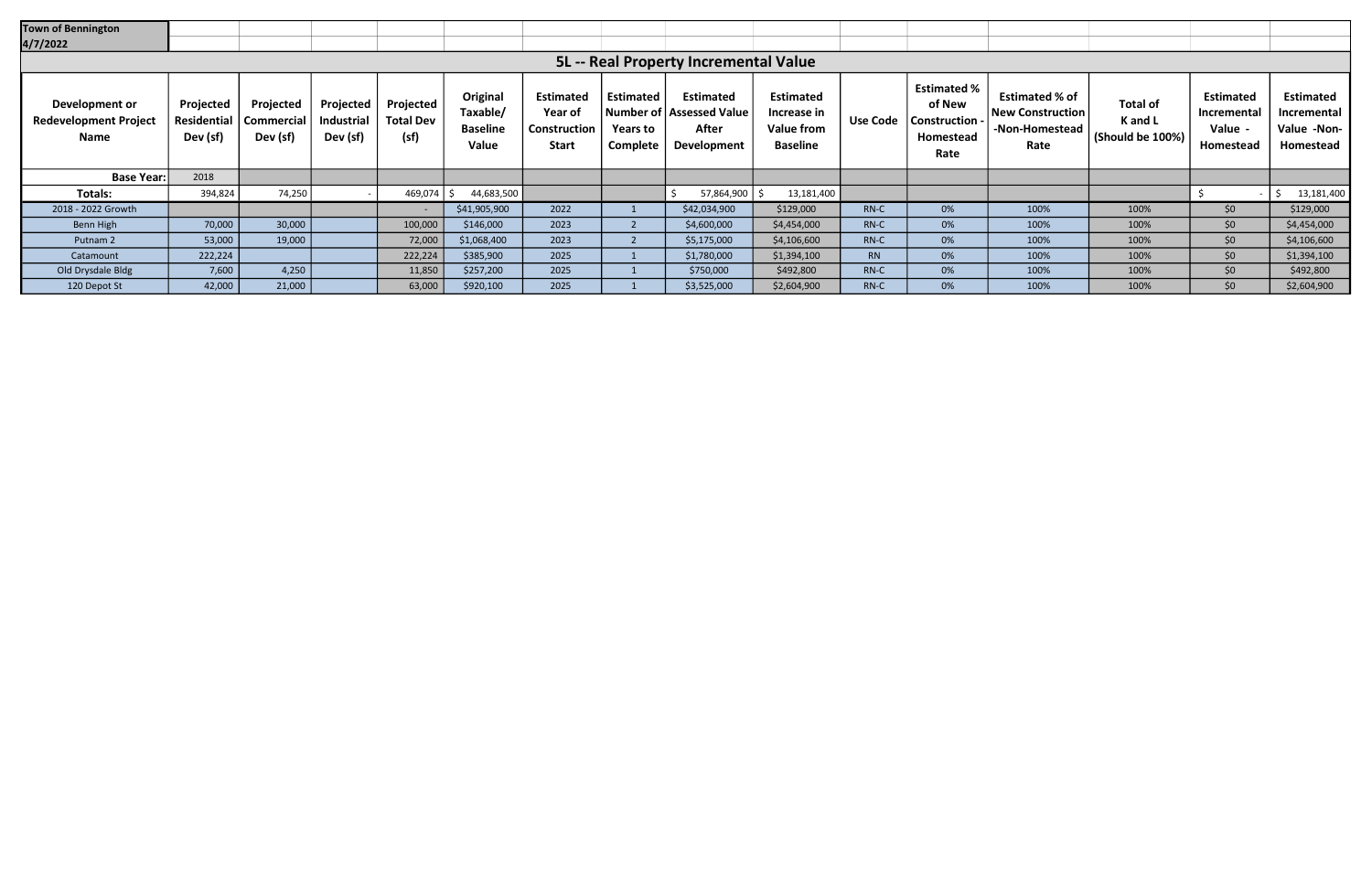| <b>Town of Bennington</b><br>4/7/2022                      |                                                               |                                                                         |                                                                         |                                                                      |                                                                                               |                                  |                        |                             |                                                                        |                                                                 |                                                                           |                                                                        |
|------------------------------------------------------------|---------------------------------------------------------------|-------------------------------------------------------------------------|-------------------------------------------------------------------------|----------------------------------------------------------------------|-----------------------------------------------------------------------------------------------|----------------------------------|------------------------|-----------------------------|------------------------------------------------------------------------|-----------------------------------------------------------------|---------------------------------------------------------------------------|------------------------------------------------------------------------|
|                                                            |                                                               |                                                                         |                                                                         |                                                                      |                                                                                               |                                  |                        |                             |                                                                        |                                                                 |                                                                           |                                                                        |
| <b>5M -- Annual TIF Revenues</b>                           |                                                               |                                                                         |                                                                         |                                                                      |                                                                                               |                                  |                        |                             |                                                                        |                                                                 |                                                                           |                                                                        |
| <b>Development or Redevelopment</b><br><b>Project Name</b> | <b>Estimated</b><br><b>Year of</b><br>(Partial)<br>Completion | <b>Estimated</b><br><b>Taxable Value</b><br><b>After</b><br>Development | <b>Estimated</b><br>Increase in<br><b>Value from</b><br><b>Baseline</b> | <b>Estimated</b><br><b>Incremental</b><br>Value -Non-<br>Residential | <b>Base Years:</b><br><b>Created=Tax Rates</b><br><b>Incur Debt=Start</b><br><b>Increment</b> | Tax Rate(s):<br><b>Municipal</b> | Tax Rate:<br>Homestead | Tax Rate: Non-<br>Homestead | <b>Estimated</b><br><b>Municipal Tax</b><br>on<br>Incremental<br>Value | <b>Estimated</b><br>Homestead<br>Tax on<br>Incremental<br>Value | <b>Estimated</b><br>Non-<br>Residential<br>Tax on<br>Incremental<br>Value | <b>Estimated</b><br><b>Municipal Tax</b><br>on<br>Incremental<br>Value |
|                                                            |                                                               |                                                                         |                                                                         |                                                                      | 2018                                                                                          | \$1.2705                         | \$1.4828               | \$1.7186                    | Year 1                                                                 | 2023                                                            |                                                                           | Year 2                                                                 |
|                                                            |                                                               |                                                                         |                                                                         |                                                                      | 2023                                                                                          |                                  |                        | <b>Annual Tax Rates:</b>    | \$1.2705                                                               | \$1.4828                                                        | \$1.7186                                                                  | \$1.2705                                                               |
| Totals:                                                    |                                                               | 57,864,900                                                              | 13,181,400 ∥ \$<br>$\ddot{\varphi}$                                     | 13,181,400                                                           | <b>TOTALS:</b>                                                                                | \$3,015,045                      | 50                     | \$4,078,439                 | \$1,639                                                                | \$0\$                                                           | \$2,217                                                                   | \$56,020                                                               |
| 2018 - 2022 Growth -- 100%                                 | 2023                                                          | \$42,034,900                                                            | \$129,000                                                               | \$129,000                                                            | <b>GRAND TOTAL:</b>                                                                           | \$7,093,484                      |                        |                             | \$1,639                                                                | \$0                                                             | \$2,217                                                                   | \$1,639                                                                |
| Benn High -- 50%                                           | 2024                                                          | \$2,300,000                                                             | \$2,227,000                                                             | \$2,227,000                                                          | <b>CHECK</b>                                                                                  | \$7,093,484                      |                        |                             | \$0                                                                    | \$0                                                             | \$0                                                                       | \$28,294                                                               |
| Benn High -- 100%                                          | 2025                                                          | \$2,300,000                                                             | \$2,227,000                                                             | \$2,227,000                                                          |                                                                                               |                                  |                        |                             | \$0                                                                    | \$0                                                             | \$0                                                                       | \$0                                                                    |
| Putnam 2 -- 50%                                            | 2024                                                          | \$2,587,500                                                             | \$2,053,300                                                             | \$2,053,300                                                          |                                                                                               |                                  |                        |                             | \$0                                                                    | \$0                                                             | \$0                                                                       | \$26,087                                                               |
| Putnam 2 -- 100%                                           | 2025                                                          | \$2,587,500                                                             | \$2,053,300                                                             | \$2,053,300                                                          |                                                                                               |                                  |                        |                             | \$0                                                                    | \$0                                                             | \$0                                                                       | \$0                                                                    |
| Catamount -- 100%                                          | 2026                                                          | \$1,780,000                                                             | \$1,394,100                                                             | \$1,394,100                                                          |                                                                                               |                                  |                        |                             | \$0                                                                    | \$0                                                             | \$0                                                                       | \$0                                                                    |
| Old Drysdale Bldg -- 100%                                  | 2026                                                          | \$750,000                                                               | \$492,800                                                               | \$492,800                                                            |                                                                                               |                                  |                        |                             | \$0                                                                    | \$0                                                             | \$0                                                                       | \$0                                                                    |
| 120 Depot St -- 100%                                       | 2026                                                          | \$3,525,000                                                             | \$2,604,900                                                             | \$2,604,900                                                          |                                                                                               |                                  |                        |                             | \$0                                                                    | \$0                                                             | 50                                                                        | \$0                                                                    |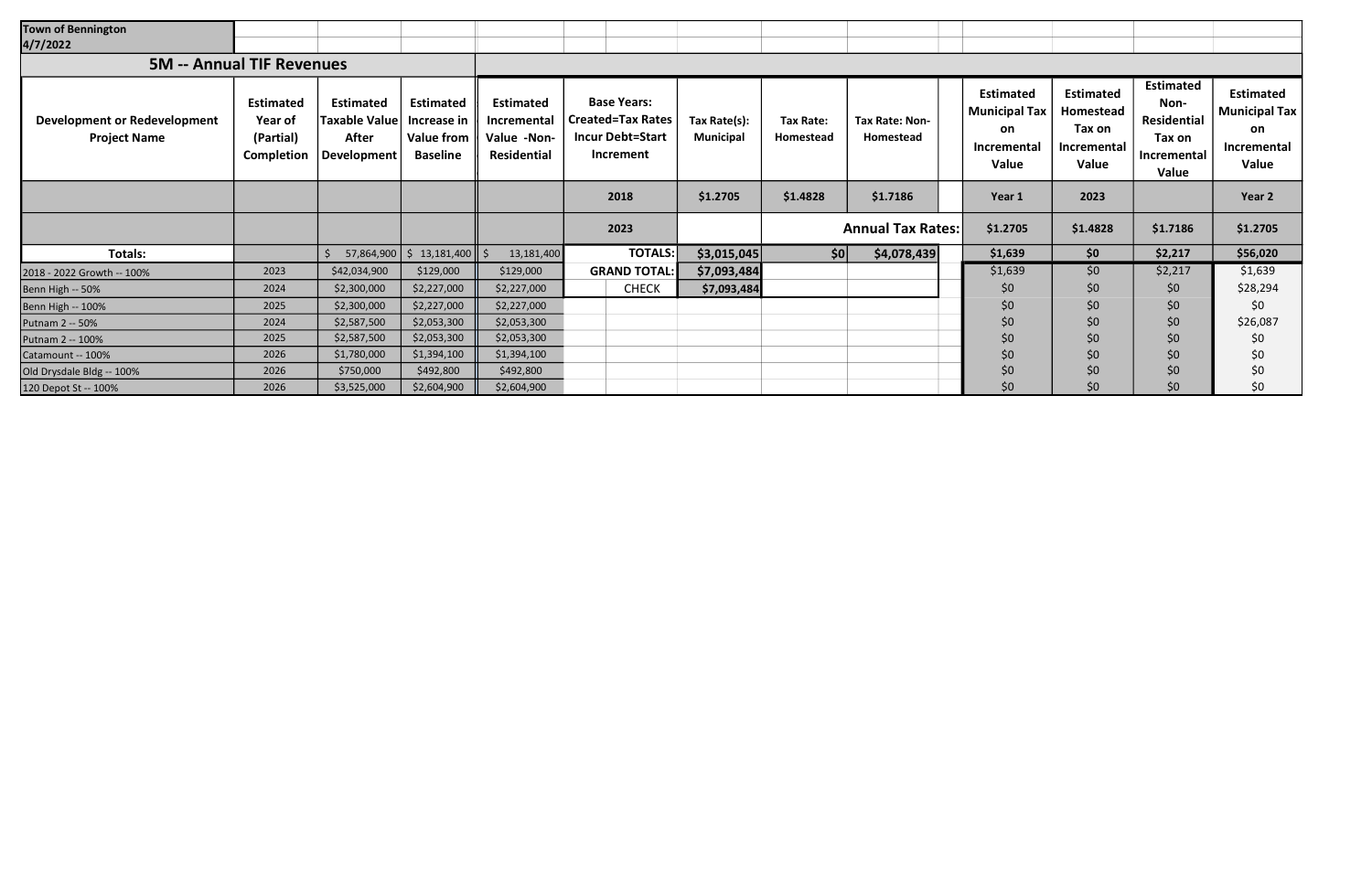| <b>Estimated</b><br>Homestead<br>Tax on<br>Incremental<br>Value | <b>Estimated</b><br>Non-<br><b>Residential</b><br>Tax on<br>Incremental<br>Value | <b>Estimated</b><br><b>Municipal Tax</b><br>on<br><b>Incremental</b><br>Value | <b>Estimated</b><br>Homestead<br>Tax on<br><b>Incremental</b><br>Value | <b>Estimated</b><br>Non-<br><b>Residential</b><br>Tax on<br><b>Incremental</b><br>Value | <b>Estimated</b><br><b>Municipal Tax</b><br>on<br>Incremental<br>Value | <b>Estimated</b><br>Homestead<br>Tax on<br>Incremental<br>Value | <b>Estimated</b><br>Non-<br><b>Residential</b><br>Tax on<br>Incremental<br>Value | <b>Estimated</b><br><b>Municipal Tax</b><br>on<br><b>Incremental</b><br>Value | <b>Estimated</b><br><b>Homestead</b><br>Tax on<br><b>Incremental</b><br>Value | <b>Estimated</b><br>Non-<br><b>Residential</b><br>Tax on<br>Incremental<br><b>Value</b> | <b>Estimated</b><br><b>Municipal Tax</b><br>on<br><b>Incremental</b><br>Value | <b>Estimated</b><br>Homestead<br>Tax on<br>Incremental<br>Value | Estimated<br>Non-<br>Residential<br>Tax on<br>Incremental<br>Value | <b>Estimated</b><br><b>Municipal Tax</b><br>on<br>Incremental<br>Value |
|-----------------------------------------------------------------|----------------------------------------------------------------------------------|-------------------------------------------------------------------------------|------------------------------------------------------------------------|-----------------------------------------------------------------------------------------|------------------------------------------------------------------------|-----------------------------------------------------------------|----------------------------------------------------------------------------------|-------------------------------------------------------------------------------|-------------------------------------------------------------------------------|-----------------------------------------------------------------------------------------|-------------------------------------------------------------------------------|-----------------------------------------------------------------|--------------------------------------------------------------------|------------------------------------------------------------------------|
| 2024                                                            |                                                                                  | Year <sub>3</sub>                                                             | 2025                                                                   |                                                                                         | Year 4                                                                 | 2026                                                            |                                                                                  | Year 5                                                                        | 2027                                                                          |                                                                                         | Year 6                                                                        | 2028                                                            |                                                                    | Year 7                                                                 |
| \$1.4828                                                        | \$1.7186                                                                         | \$1.2705                                                                      | \$1.4828                                                               | \$1.7186                                                                                | \$1.2705                                                               | \$1.4828                                                        | \$1.7186                                                                         | \$1.2705                                                                      | \$1.4828                                                                      | \$1.7186                                                                                | \$1.2705                                                                      | \$1.4828                                                        | \$1.7186                                                           | \$1.2705                                                               |
| \$0                                                             | \$75,778                                                                         | \$110,401                                                                     | \$0                                                                    | \$149,339                                                                               | \$167,470                                                              | \$0                                                             | \$226,536                                                                        | \$167,470                                                                     | \$0                                                                           | \$226,536                                                                               | \$167,470                                                                     | \$0\$                                                           | \$226,536                                                          | \$167,470                                                              |
| \$0                                                             | \$2,217                                                                          | \$1,639                                                                       | \$0                                                                    | \$2,217                                                                                 | \$1,639                                                                | \$0                                                             | \$2,217                                                                          | \$1,639                                                                       | \$0                                                                           | \$2,217                                                                                 | \$1,639                                                                       | \$0\$                                                           | \$2,217                                                            | \$1,639                                                                |
| \$0                                                             | \$38,273                                                                         | \$28,294                                                                      | \$0                                                                    | \$38,273                                                                                | \$28,294                                                               | \$0                                                             | \$38,273                                                                         | \$28,294                                                                      | \$0                                                                           | \$38,273                                                                                | \$28,294                                                                      | \$0                                                             | \$38,273                                                           | \$28,294                                                               |
| \$0                                                             | \$0                                                                              | \$28,294                                                                      | \$0                                                                    | \$38,273                                                                                | \$28,294                                                               | \$0                                                             | \$38,273                                                                         | \$28,294                                                                      | \$0                                                                           | \$38,273                                                                                | \$28,294                                                                      | \$0                                                             | \$38,273                                                           | \$28,294                                                               |
| \$0                                                             | \$35,288                                                                         | \$26,087                                                                      | \$0                                                                    | \$35,288                                                                                | \$26,087                                                               | \$0                                                             | \$35,288                                                                         | \$26,087                                                                      | \$0                                                                           | \$35,288                                                                                | \$26,087                                                                      | \$0                                                             | \$35,288                                                           | \$26,087                                                               |
| \$0                                                             | \$0                                                                              | \$26,087                                                                      | \$0                                                                    | \$35,288                                                                                | \$26,087                                                               | \$0                                                             | \$35,288                                                                         | \$26,087                                                                      | \$0                                                                           | \$35,288                                                                                | \$26,087                                                                      | \$0                                                             | \$35,288                                                           | \$26,087                                                               |
| \$0                                                             | \$0                                                                              | \$0                                                                           | \$0                                                                    | \$0                                                                                     | \$17,712                                                               | \$0                                                             | \$23,959                                                                         | \$17,712                                                                      | \$0                                                                           | \$23,959                                                                                | \$17,712                                                                      | \$0                                                             | \$23,959                                                           | \$17,712                                                               |
| \$0                                                             | \$0                                                                              | \$0                                                                           | \$0                                                                    | \$0                                                                                     | \$6,261                                                                | \$0                                                             | \$8,469                                                                          | \$6,261                                                                       | \$0                                                                           | \$8,469                                                                                 | \$6,261                                                                       | \$0                                                             | \$8,469                                                            | \$6,261                                                                |
| \$0                                                             | \$0                                                                              | \$0                                                                           | \$0                                                                    | \$0\$                                                                                   | \$33,095                                                               | \$0                                                             | \$44,768                                                                         | \$33,095                                                                      | \$0                                                                           | \$44,768                                                                                | \$33,095                                                                      | \$0                                                             | \$44,768                                                           | \$33,095                                                               |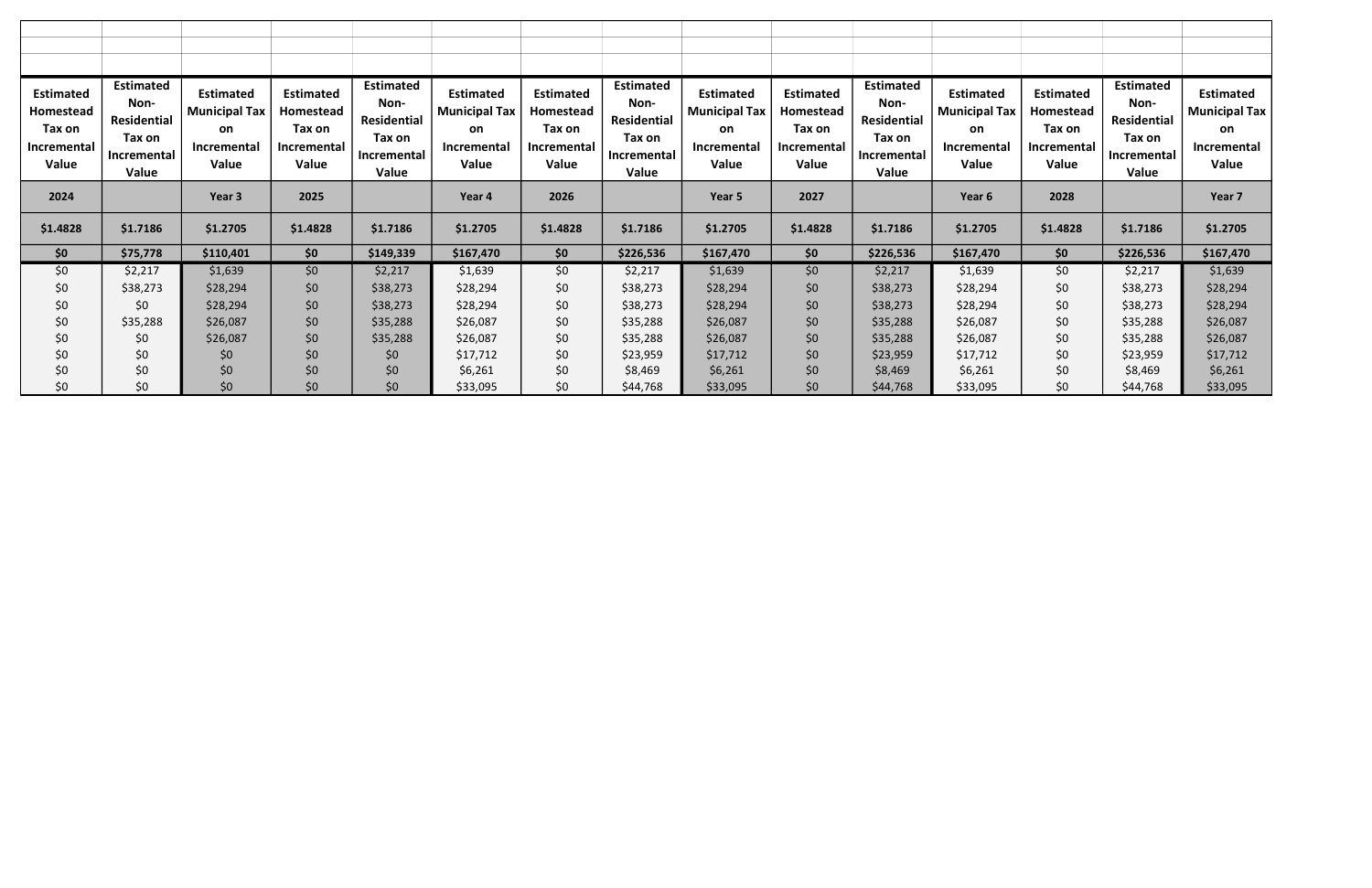| <b>Estimated</b><br>Homestead<br>Tax on<br>Incremental<br>Value | <b>Estimated</b><br>Non-<br><b>Residential</b><br>Tax on<br><b>Incremental</b><br><b>Value</b> | <b>Estimated</b><br><b>Municipal Tax</b><br>on<br><b>Incremental</b><br>Value | <b>Estimated</b><br>Homestead<br>Tax on<br>Incremental<br>Value | <b>Estimated</b><br>Non-<br><b>Residential</b><br>Tax on<br><b>Incremental</b><br>Value | <b>Estimated</b><br><b>Municipal Tax</b><br><b>on</b><br><b>Incremental</b><br>Value | <b>Estimated</b><br>Homestead<br>Tax on<br>Incremental<br>Value | <b>Estimated</b><br>Non-<br><b>Residential</b><br>Tax on<br><b>Incremental</b><br>Value | <b>Estimated</b><br><b>Municipal</b><br>Tax on<br><b>Incremental</b><br>Value | <b>Estimated</b><br>Homestead<br>Tax on<br>Incremental<br>Value | <b>Estimated</b><br>Non-<br>Residential<br>Tax on<br>Incremental<br>Value | <b>Estimated</b><br><b>Municipal Tax</b><br>on<br>Incremental<br>Value | <b>Estimated</b><br>Homestead<br>Tax on<br><b>Incremental</b><br>Value | <b>Estimated</b><br>Non-<br><b>Residential</b><br>Tax on<br>Incremental<br>Value | <b>Estimated</b><br><b>Municipal Tax</b><br>on<br><b>Incremental</b><br>Value | <b>Estimated</b><br>Homestead<br>Tax on<br>Incremental<br>Value |
|-----------------------------------------------------------------|------------------------------------------------------------------------------------------------|-------------------------------------------------------------------------------|-----------------------------------------------------------------|-----------------------------------------------------------------------------------------|--------------------------------------------------------------------------------------|-----------------------------------------------------------------|-----------------------------------------------------------------------------------------|-------------------------------------------------------------------------------|-----------------------------------------------------------------|---------------------------------------------------------------------------|------------------------------------------------------------------------|------------------------------------------------------------------------|----------------------------------------------------------------------------------|-------------------------------------------------------------------------------|-----------------------------------------------------------------|
| 2029                                                            |                                                                                                | Year 8                                                                        | 2030                                                            |                                                                                         | Year 9                                                                               | 2031                                                            |                                                                                         | Year 10                                                                       | 2032                                                            |                                                                           | Year 11                                                                | 2033                                                                   |                                                                                  | Year 12                                                                       | 2034                                                            |
| \$1.4828                                                        | \$1.7186                                                                                       | \$1.2705                                                                      | \$1.4828                                                        | \$1.7186                                                                                | \$1.2705                                                                             | \$1.4828                                                        | \$1.7186                                                                                | \$1.2705                                                                      | \$1.4828                                                        | \$1.7186                                                                  | \$1.2705                                                               | \$1.4828                                                               | \$1.7186                                                                         | \$1.2705                                                                      | \$1.4828                                                        |
| \$0\$                                                           | \$226,536                                                                                      | \$167,470                                                                     | \$0\$                                                           | \$226,536                                                                               | \$167,470                                                                            | \$0\$                                                           | \$226,536                                                                               | \$167,470                                                                     | \$0\$                                                           | \$226,536                                                                 | \$167,470                                                              | \$0\$                                                                  | \$226,536                                                                        | \$167,470                                                                     | \$0\$                                                           |
| \$0                                                             | \$2,217                                                                                        | \$1,639                                                                       | \$0                                                             | \$2,217                                                                                 | \$1,639                                                                              | \$0\$                                                           | \$2,217                                                                                 | \$1,639                                                                       | \$0                                                             | \$2,217                                                                   | \$1,639                                                                | \$0                                                                    | \$2,217                                                                          | \$1,639                                                                       | \$0                                                             |
| \$0                                                             | \$38,273                                                                                       | \$28,294                                                                      | \$0                                                             | \$38,273                                                                                | \$28,294                                                                             | \$0                                                             | \$38,273                                                                                | \$28,294                                                                      | \$0                                                             | \$38,273                                                                  | \$28,294                                                               | \$0                                                                    | \$38,273                                                                         | \$28,294                                                                      | \$0                                                             |
| \$0                                                             | \$38,273                                                                                       | \$28,294                                                                      | \$0                                                             | \$38,273                                                                                | \$28,294                                                                             | \$0                                                             | \$38,273                                                                                | \$28,294                                                                      | \$0                                                             | \$38,273                                                                  | \$28,294                                                               | \$0                                                                    | \$38,273                                                                         | \$28,294                                                                      | \$0                                                             |
| \$0                                                             | \$35,288                                                                                       | \$26,087                                                                      | \$0                                                             | \$35,288                                                                                | \$26,087                                                                             | \$0                                                             | \$35,288                                                                                | \$26,087                                                                      | \$0                                                             | \$35,288                                                                  | \$26,087                                                               | \$0                                                                    | \$35,288                                                                         | \$26,087                                                                      | \$0                                                             |
| \$0                                                             | \$35,288                                                                                       | \$26,087                                                                      | \$0                                                             | \$35,288                                                                                | \$26,087                                                                             | \$0                                                             | \$35,288                                                                                | \$26,087                                                                      | \$0                                                             | \$35,288                                                                  | \$26,087                                                               | \$0                                                                    | \$35,288                                                                         | \$26,087                                                                      | \$0                                                             |
| \$0                                                             | \$23,959                                                                                       | \$17,712                                                                      | \$0                                                             | \$23,959                                                                                | \$17,712                                                                             | \$0                                                             | \$23,959                                                                                | \$17,712                                                                      | \$0                                                             | \$23,959                                                                  | \$17,712                                                               | \$0                                                                    | \$23,959                                                                         | \$17,712                                                                      | \$0                                                             |
| \$0                                                             | \$8,469                                                                                        | \$6,261                                                                       | \$0                                                             | \$8,469                                                                                 | \$6,261                                                                              | \$0                                                             | \$8,469                                                                                 | \$6,261                                                                       | \$0                                                             | \$8,469                                                                   | \$6,261                                                                | \$0                                                                    | \$8,469                                                                          | \$6,261                                                                       | \$0                                                             |
| \$0                                                             | \$44,768                                                                                       | \$33,095                                                                      | \$0                                                             | \$44,768                                                                                | \$33,095                                                                             | \$0\$                                                           | \$44,768                                                                                | \$33,095                                                                      | \$0                                                             | \$44,768                                                                  | \$33,095                                                               | \$0                                                                    | \$44,768                                                                         | \$33,095                                                                      | \$0                                                             |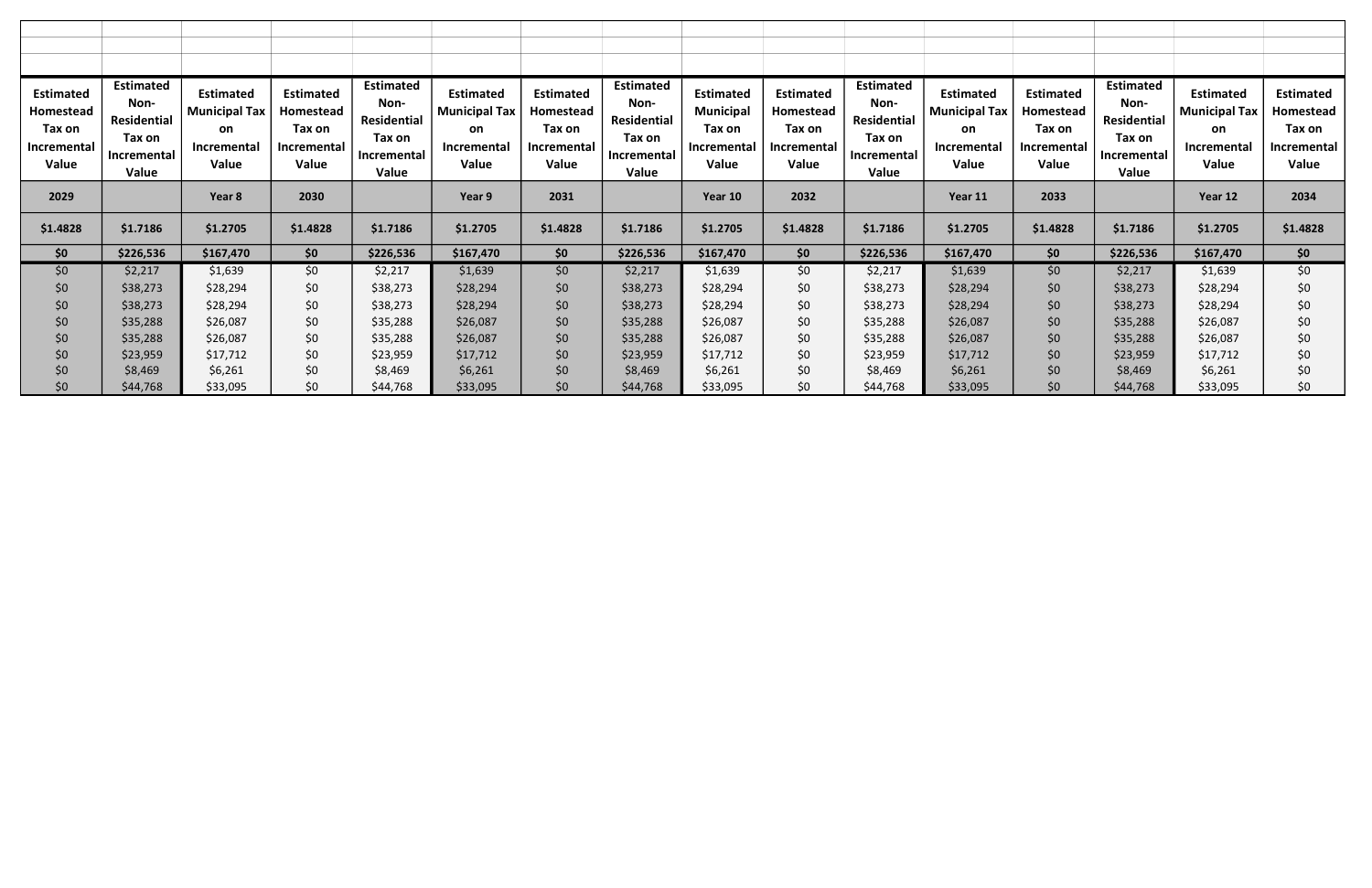| <b>Estimated</b><br>Non-<br><b>Residential</b><br>Tax on<br>Incremental<br>Value | <b>Estimated</b><br><b>Municipal Tax</b><br>on<br>Incremental<br>Value | <b>Estimated</b><br>Homestead<br>Tax on<br><b>Incremental</b><br>Value | <b>Estimated</b><br>Non-<br><b>Residential</b><br>Tax on<br>Incremental<br>Value | <b>Estimated</b><br><b>Municipal Tax</b><br>on<br>Incremental<br>Value | <b>Estimated</b><br>Homestead<br>Tax on<br>Incremental<br>Value | <b>Estimated</b><br>Non-<br><b>Residential</b><br>Tax on<br>Incremental<br>Value | <b>Estimated</b><br><b>Municipal Tax</b><br>on<br><b>Incremental</b><br>Value | <b>Estimated</b><br>Homestead<br>Tax on<br>Incremental<br>Value | <b>Estimated</b><br>Non-<br><b>Residential</b><br>Tax on<br>Incremental<br>Value | Estimated<br><b>Municipal Tax</b><br>on<br><b>Incremental</b><br>Value | <b>Estimated</b><br>Homestead<br>Tax on<br>Incremental<br>Value | <b>Estimated</b><br>Non-<br><b>Residential</b><br>Tax on<br><b>Incremental</b><br>Value | <b>Estimated</b><br><b>Municipal Tax</b><br>on<br>Incremental<br>Value | <b>Estimated</b><br><b>Homestead</b><br>Tax on<br>Incremental<br>Value | <b>Estimated</b><br>Non-<br>Residential<br>Tax on<br>Incremental<br>Value |
|----------------------------------------------------------------------------------|------------------------------------------------------------------------|------------------------------------------------------------------------|----------------------------------------------------------------------------------|------------------------------------------------------------------------|-----------------------------------------------------------------|----------------------------------------------------------------------------------|-------------------------------------------------------------------------------|-----------------------------------------------------------------|----------------------------------------------------------------------------------|------------------------------------------------------------------------|-----------------------------------------------------------------|-----------------------------------------------------------------------------------------|------------------------------------------------------------------------|------------------------------------------------------------------------|---------------------------------------------------------------------------|
|                                                                                  | Year 13                                                                | 2035                                                                   |                                                                                  | Year 14                                                                | 2036                                                            |                                                                                  | Year 15                                                                       | 2037                                                            |                                                                                  | Year 16                                                                | 2038                                                            |                                                                                         | Year 17                                                                | 2039                                                                   |                                                                           |
| \$1.7186                                                                         | \$1.2705                                                               | \$1.4828                                                               | \$1.7186                                                                         | \$1.2705                                                               | \$1.4828                                                        | \$1.7186                                                                         | \$1.2705                                                                      | \$1.4828                                                        | \$1.7186                                                                         | \$1.2705                                                               | \$1.4828                                                        | \$1.7186                                                                                | \$1.2705                                                               | \$1.4828                                                               | \$1.7186                                                                  |
| \$226,536                                                                        | \$167,470                                                              | \$0\$                                                                  | \$226,536                                                                        | \$167,470                                                              | \$0                                                             | \$226,536                                                                        | \$167,470                                                                     | \$0                                                             | \$226,536                                                                        | \$167,470                                                              | \$0\$                                                           | \$226,536                                                                               | \$167,470                                                              | \$0\$                                                                  | \$226,536                                                                 |
| \$2,217                                                                          | \$1,639                                                                | \$0                                                                    | \$2,217                                                                          | \$1,639                                                                | \$0                                                             | \$2,217                                                                          | \$1,639                                                                       | \$0                                                             | \$2,217                                                                          | \$1,639                                                                | \$0                                                             | \$2,217                                                                                 | \$1,639                                                                | \$0\$                                                                  | \$2,217                                                                   |
| \$38,273                                                                         | \$28,294                                                               | \$0                                                                    | \$38,273                                                                         | \$28,294                                                               | \$0                                                             | \$38,273                                                                         | \$28,294                                                                      | \$0                                                             | \$38,273                                                                         | \$28,294                                                               | \$0                                                             | \$38,273                                                                                | \$28,294                                                               | \$0                                                                    | \$38,273                                                                  |
| \$38,273                                                                         | \$28,294                                                               | \$0                                                                    | \$38,273                                                                         | \$28,294                                                               | \$0\$                                                           | \$38,273                                                                         | \$28,294                                                                      | \$0                                                             | \$38,273                                                                         | \$28,294                                                               | \$0                                                             | \$38,273                                                                                | \$28,294                                                               | \$0                                                                    | \$38,273                                                                  |
| \$35,288                                                                         | \$26,087                                                               | \$0\$                                                                  | \$35,288                                                                         | \$26,087                                                               | \$0                                                             | \$35,288                                                                         | \$26,087                                                                      | \$0                                                             | \$35,288                                                                         | \$26,087                                                               | \$0                                                             | \$35,288                                                                                | \$26,087                                                               | \$0                                                                    | \$35,288                                                                  |
| \$35,288                                                                         | \$26,087                                                               | \$0                                                                    | \$35,288                                                                         | \$26,087                                                               | \$0                                                             | \$35,288                                                                         | \$26,087                                                                      | \$0                                                             | \$35,288                                                                         | \$26,087                                                               | \$0                                                             | \$35,288                                                                                | \$26,087                                                               | \$0                                                                    | \$35,288                                                                  |
| \$23,959                                                                         | \$17,712                                                               | \$0\$                                                                  | \$23,959                                                                         | \$17,712                                                               | \$0                                                             | \$23,959                                                                         | \$17,712                                                                      | \$0                                                             | \$23,959                                                                         | \$17,712                                                               | \$0                                                             | \$23,959                                                                                | \$17,712                                                               | \$0                                                                    | \$23,959                                                                  |
| \$8,469                                                                          | \$6,261                                                                | \$0                                                                    | \$8,469                                                                          | \$6,261                                                                | \$0                                                             | \$8,469                                                                          | \$6,261                                                                       | \$0                                                             | \$8,469                                                                          | \$6,261                                                                | \$0                                                             | \$8,469                                                                                 | \$6,261                                                                | \$0                                                                    | \$8,469                                                                   |
| \$44,768                                                                         | \$33,095                                                               | \$0                                                                    | \$44,768                                                                         | \$33,095                                                               | \$0                                                             | \$44,768                                                                         | \$33,095                                                                      | \$0                                                             | \$44,768                                                                         | \$33,095                                                               | \$0                                                             | \$44,768                                                                                | \$33,095                                                               | \$0                                                                    | \$44,768                                                                  |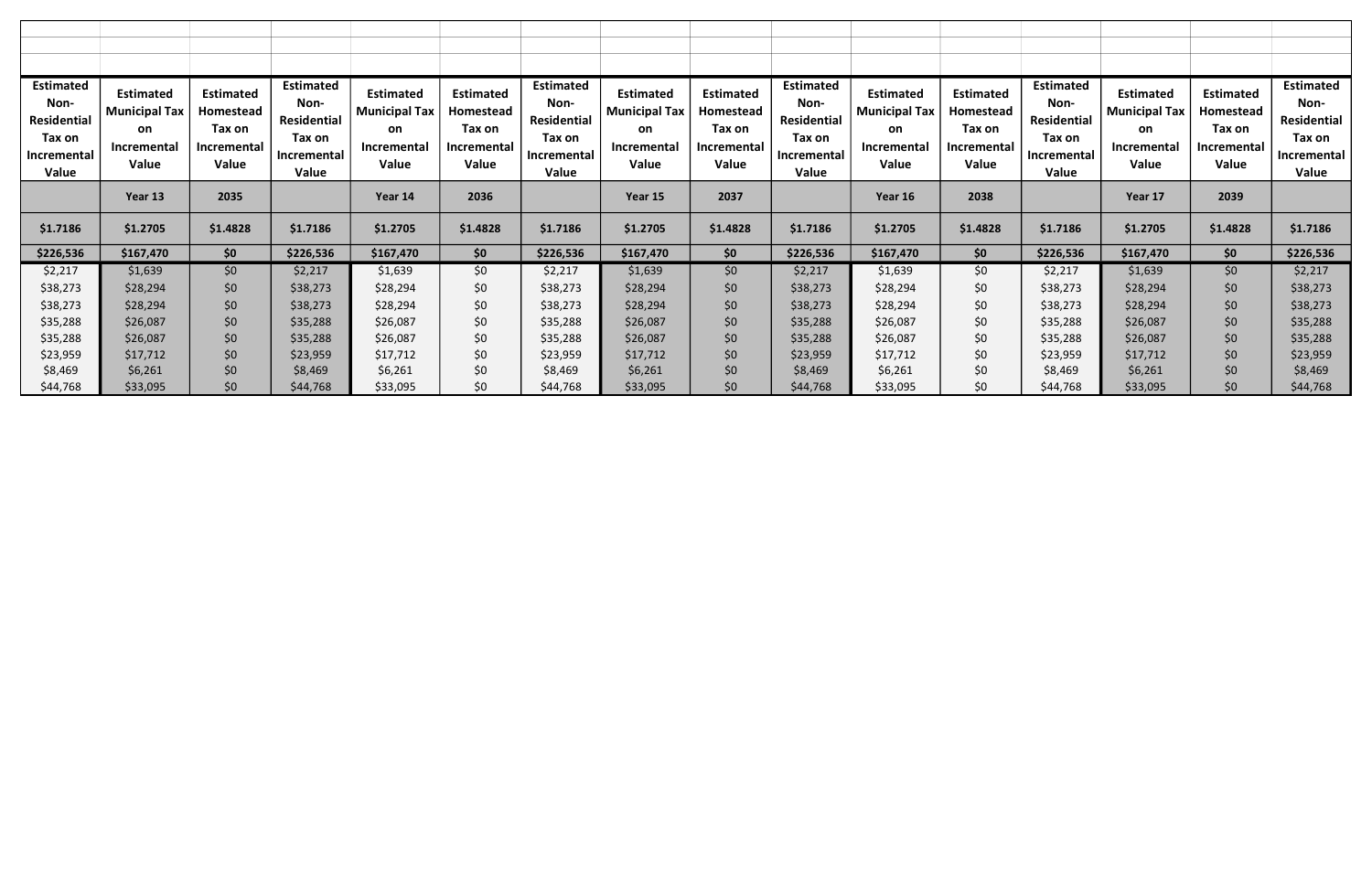| <b>Estimated</b><br><b>Municipal Tax</b><br><b>on</b><br><b>Incremental</b><br>Value | <b>Estimated</b><br>Homestead<br>Tax on<br>Incremental<br>Value | <b>Estimated</b><br>Non-<br><b>Residential</b><br>Tax on<br>Incremental<br>Value | <b>Estimated</b><br><b>Municipal Tax</b><br>on<br>Incremental<br>Value | <b>Estimated</b><br><b>Homestead</b><br>Tax on<br><b>Incremental</b><br>Value | <b>Estimated</b><br>Non-<br><b>Residential</b><br>Tax on<br>Incremental<br>Value | <b>Estimated</b><br><b>Municipal Tax</b><br><b>on</b><br>Incremental<br>Value | <b>Estimated</b><br>Homestead<br>Tax on<br>Incremental<br>Value | <b>Estimated</b><br>Non-<br><b>Residential</b><br>Tax on<br><b>Incremental</b><br>Value |
|--------------------------------------------------------------------------------------|-----------------------------------------------------------------|----------------------------------------------------------------------------------|------------------------------------------------------------------------|-------------------------------------------------------------------------------|----------------------------------------------------------------------------------|-------------------------------------------------------------------------------|-----------------------------------------------------------------|-----------------------------------------------------------------------------------------|
| Year 18                                                                              | 2040                                                            |                                                                                  | Year 19                                                                | 2041                                                                          |                                                                                  | Year 20                                                                       | 2042                                                            |                                                                                         |
| \$1.2705                                                                             | \$1.4828                                                        | \$1.7186                                                                         | \$1.2705                                                               | \$1.4828                                                                      | \$1.7186                                                                         | \$1.2705                                                                      | \$1.4828                                                        | \$1.7186                                                                                |
| \$167,470                                                                            | \$0                                                             | \$226,536                                                                        | \$167,470                                                              | \$0                                                                           | \$226,536                                                                        | \$167,470                                                                     | \$0\$                                                           | \$226,536                                                                               |
| \$1,639                                                                              | \$0                                                             | \$2,217                                                                          | \$1,639                                                                | \$0                                                                           | \$2,217                                                                          | \$1,639                                                                       | \$0                                                             | \$2,217                                                                                 |
| \$28,294                                                                             | \$0                                                             | \$38,273                                                                         | \$28,294                                                               | \$0                                                                           | \$38,273                                                                         | \$28,294                                                                      | \$0                                                             | \$38,273                                                                                |
| \$28,294                                                                             | \$0                                                             | \$38,273                                                                         | \$28,294                                                               | \$0                                                                           | \$38,273                                                                         | \$28,294                                                                      | \$0                                                             | \$38,273                                                                                |
| \$26,087                                                                             | \$0                                                             | \$35,288                                                                         | \$26,087                                                               | \$0                                                                           | \$35,288                                                                         | \$26,087                                                                      | \$0                                                             | \$35,288                                                                                |
| \$26,087                                                                             | \$0                                                             | \$35,288                                                                         | \$26,087                                                               | \$0                                                                           | \$35,288                                                                         | \$26,087                                                                      | \$0                                                             | \$35,288                                                                                |
| \$17,712                                                                             | \$0                                                             | \$23,959                                                                         | \$17,712                                                               | \$0                                                                           | \$23,959                                                                         | \$17,712                                                                      | \$0                                                             | \$23,959                                                                                |
| \$6,261                                                                              | \$0                                                             | \$8,469                                                                          | \$6,261                                                                | \$0                                                                           | \$8,469                                                                          | \$6,261                                                                       | \$0                                                             | \$8,469                                                                                 |
| \$33,095                                                                             | \$0                                                             | \$44,768                                                                         | \$33,095                                                               | \$0                                                                           | \$44,768                                                                         | \$33,095                                                                      | \$0                                                             | \$44,768                                                                                |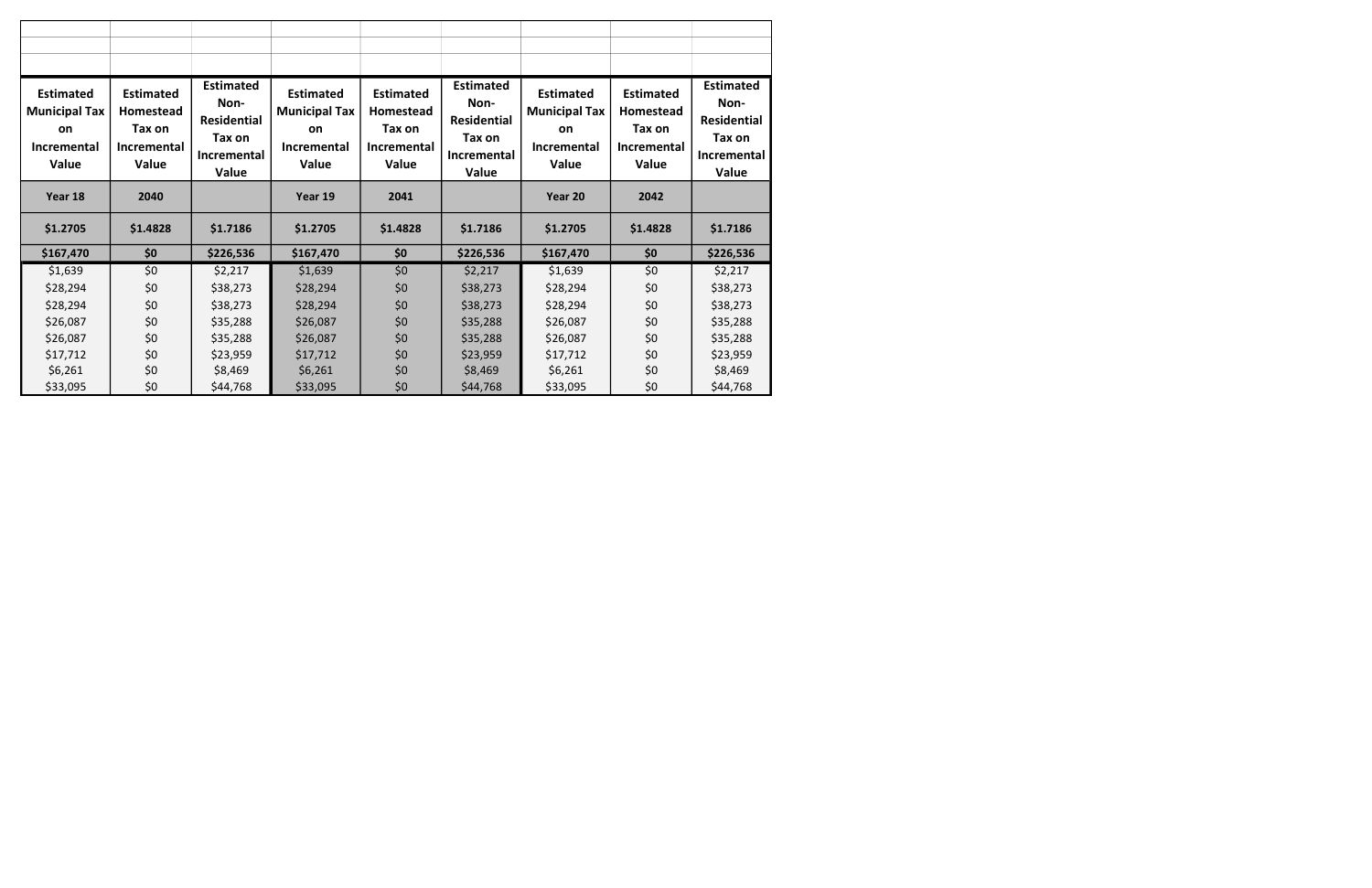| <b>5N -- Projected TIF Revenue and Share</b><br><b>Total Projected</b><br><b>Annual</b><br><b>Annual</b><br><b>Annual</b><br><b>Municipal</b><br><b>Municipal</b><br><b>Education</b><br><b>Education</b><br><b>Estimated</b><br><b>Estimated</b><br><b>Estimated Non-</b><br><b>Property Tax</b><br>portion to the<br>Year<br>portion to TIF<br>portion to<br>portion to TIF<br><b>Municipal</b><br><b>Municipal</b><br>Homestead<br>Homestead<br>Increment<br>debt<br><b>Education Fund</b><br>debt<br><b>Debt</b><br><b>General Fund</b><br>Increment<br>Increment<br>Increment<br>Generated<br><b>BASE YEAR:</b><br>2023<br><b>SPLIT PERCENTAGES:</b><br>0%<br>100%<br>30%<br>70%<br>\$0<br>\$4,078,439<br> 50 <br><b>TOTALS:</b><br>\$3,015,045<br>\$7,093,484<br>\$3,015,045<br>\$1,223,532<br>\$2,854,907<br><b>CHECK</b><br>\$3,015,045<br>\$0<br>\$4,078,439<br>\$7,093,484<br> 50 <br>\$2,854,907<br>\$3,015,045<br>\$1,223,532<br>2023<br>\$0<br> 50 <br>\$3,856<br>\$1,639<br>\$2,217<br>\$1,639<br>\$665<br>\$1,552<br>2024<br>$\frac{1}{2}$<br>\$0<br>\$56,020<br>\$75,778<br>\$131,798<br>\$56,020<br>\$53,045<br>\$22,733<br> 50 <br>\$0<br>2025<br>\$149,339<br>\$110,401<br>\$110,401<br>\$259,741<br>\$44,802<br>\$104,538<br>\$0<br>\$0<br>2026<br>\$167,470<br>\$226,536<br>\$394,005<br>\$167,470<br>\$67,961<br>\$158,575<br>2027<br> 50 <br>\$0<br>\$226,536<br>\$167,470<br>\$394,005<br>\$167,470<br>\$67,961<br>\$158,575<br>2028<br>50<br>\$0<br>\$226,536<br>\$67,961<br>\$167,470<br>\$394,005<br>\$167,470<br>\$158,575<br>$\vert \zeta 0 \vert$<br>\$0<br>2029<br>\$167,470<br>\$226,536<br>\$394,005<br>\$167,470<br>\$67,961<br>\$158,575<br> 50 <br>\$0<br>2030<br>\$226,536<br>\$394,005<br>\$167,470<br>\$67,961<br>\$158,575<br>\$167,470<br>$\overline{\S0}$<br>\$0<br>2031<br>\$167,470<br>\$226,536<br>\$394,005<br>\$167,470<br>\$67,961<br>\$158,575<br>\$0<br>2032<br>\$0<br>\$226,536<br>\$167,470<br>\$167,470<br>\$394,005<br>\$67,961<br>\$158,575<br>2033<br>\$0<br>$\left 50\right $<br>\$226,536<br>\$167,470<br>\$394,005<br>\$167,470<br>\$67,961<br>\$158,575<br>2034<br>\$0<br>\$0<br>\$167,470<br>\$226,536<br>\$394,005<br>\$167,470<br>\$67,961<br>\$158,575<br>\$0<br>\$0<br>2035<br>\$226,536<br>\$167,470<br>\$158,575<br>\$167,470<br>\$394,005<br>\$67,961<br>$\overline{\$0}$<br>2036<br>\$0<br>\$167,470<br>\$226,536<br>\$167,470<br>\$67,961<br>\$158,575<br>\$394,005<br>\$0<br>$$0$$<br>\$226,536<br>\$167,470<br>\$394,005<br>\$167,470<br>\$67,961<br>\$158,575<br>2038<br> 50 <br>\$0<br>\$226,536<br>\$167,470<br>\$394,005<br>\$167,470<br>\$67,961<br>\$158,575<br>2039<br> 50 <br>$$0$$<br>\$167,470<br>\$167,470<br>\$226,536<br>\$394,005<br>\$67,961<br>\$158,575 | <b>Town of Bennington</b><br>4/7/2022 |           |     |           |           |                       |           |          |           |                                                                  |
|--------------------------------------------------------------------------------------------------------------------------------------------------------------------------------------------------------------------------------------------------------------------------------------------------------------------------------------------------------------------------------------------------------------------------------------------------------------------------------------------------------------------------------------------------------------------------------------------------------------------------------------------------------------------------------------------------------------------------------------------------------------------------------------------------------------------------------------------------------------------------------------------------------------------------------------------------------------------------------------------------------------------------------------------------------------------------------------------------------------------------------------------------------------------------------------------------------------------------------------------------------------------------------------------------------------------------------------------------------------------------------------------------------------------------------------------------------------------------------------------------------------------------------------------------------------------------------------------------------------------------------------------------------------------------------------------------------------------------------------------------------------------------------------------------------------------------------------------------------------------------------------------------------------------------------------------------------------------------------------------------------------------------------------------------------------------------------------------------------------------------------------------------------------------------------------------------------------------------------------------------------------------------------------------------------------------------------------------------------------------------------------------------------------------------------------------------------------------------------------------------------------------------------------------------------------------------------------------------------------------------------------------------------------------------------------------------------------------------------------------------|---------------------------------------|-----------|-----|-----------|-----------|-----------------------|-----------|----------|-----------|------------------------------------------------------------------|
|                                                                                                                                                                                                                                                                                                                                                                                                                                                                                                                                                                                                                                                                                                                                                                                                                                                                                                                                                                                                                                                                                                                                                                                                                                                                                                                                                                                                                                                                                                                                                                                                                                                                                                                                                                                                                                                                                                                                                                                                                                                                                                                                                                                                                                                                                                                                                                                                                                                                                                                                                                                                                                                                                                                                                  |                                       |           |     |           |           |                       |           |          |           |                                                                  |
|                                                                                                                                                                                                                                                                                                                                                                                                                                                                                                                                                                                                                                                                                                                                                                                                                                                                                                                                                                                                                                                                                                                                                                                                                                                                                                                                                                                                                                                                                                                                                                                                                                                                                                                                                                                                                                                                                                                                                                                                                                                                                                                                                                                                                                                                                                                                                                                                                                                                                                                                                                                                                                                                                                                                                  |                                       |           |     |           |           |                       |           |          |           | <b>Total Municipal</b><br>and Education<br><b>Revenue to TIF</b> |
|                                                                                                                                                                                                                                                                                                                                                                                                                                                                                                                                                                                                                                                                                                                                                                                                                                                                                                                                                                                                                                                                                                                                                                                                                                                                                                                                                                                                                                                                                                                                                                                                                                                                                                                                                                                                                                                                                                                                                                                                                                                                                                                                                                                                                                                                                                                                                                                                                                                                                                                                                                                                                                                                                                                                                  |                                       |           |     |           |           |                       |           |          |           |                                                                  |
| 2037                                                                                                                                                                                                                                                                                                                                                                                                                                                                                                                                                                                                                                                                                                                                                                                                                                                                                                                                                                                                                                                                                                                                                                                                                                                                                                                                                                                                                                                                                                                                                                                                                                                                                                                                                                                                                                                                                                                                                                                                                                                                                                                                                                                                                                                                                                                                                                                                                                                                                                                                                                                                                                                                                                                                             |                                       |           |     |           |           |                       |           |          |           | \$5,869,952                                                      |
|                                                                                                                                                                                                                                                                                                                                                                                                                                                                                                                                                                                                                                                                                                                                                                                                                                                                                                                                                                                                                                                                                                                                                                                                                                                                                                                                                                                                                                                                                                                                                                                                                                                                                                                                                                                                                                                                                                                                                                                                                                                                                                                                                                                                                                                                                                                                                                                                                                                                                                                                                                                                                                                                                                                                                  |                                       |           |     |           |           |                       |           |          |           | \$5,869,952                                                      |
|                                                                                                                                                                                                                                                                                                                                                                                                                                                                                                                                                                                                                                                                                                                                                                                                                                                                                                                                                                                                                                                                                                                                                                                                                                                                                                                                                                                                                                                                                                                                                                                                                                                                                                                                                                                                                                                                                                                                                                                                                                                                                                                                                                                                                                                                                                                                                                                                                                                                                                                                                                                                                                                                                                                                                  |                                       |           |     |           |           |                       |           |          |           | \$3,191                                                          |
|                                                                                                                                                                                                                                                                                                                                                                                                                                                                                                                                                                                                                                                                                                                                                                                                                                                                                                                                                                                                                                                                                                                                                                                                                                                                                                                                                                                                                                                                                                                                                                                                                                                                                                                                                                                                                                                                                                                                                                                                                                                                                                                                                                                                                                                                                                                                                                                                                                                                                                                                                                                                                                                                                                                                                  |                                       |           |     |           |           |                       |           |          |           | \$109,065                                                        |
|                                                                                                                                                                                                                                                                                                                                                                                                                                                                                                                                                                                                                                                                                                                                                                                                                                                                                                                                                                                                                                                                                                                                                                                                                                                                                                                                                                                                                                                                                                                                                                                                                                                                                                                                                                                                                                                                                                                                                                                                                                                                                                                                                                                                                                                                                                                                                                                                                                                                                                                                                                                                                                                                                                                                                  |                                       |           |     |           |           |                       |           |          |           | \$214,939                                                        |
|                                                                                                                                                                                                                                                                                                                                                                                                                                                                                                                                                                                                                                                                                                                                                                                                                                                                                                                                                                                                                                                                                                                                                                                                                                                                                                                                                                                                                                                                                                                                                                                                                                                                                                                                                                                                                                                                                                                                                                                                                                                                                                                                                                                                                                                                                                                                                                                                                                                                                                                                                                                                                                                                                                                                                  |                                       |           |     |           |           |                       |           |          |           | \$326,045                                                        |
|                                                                                                                                                                                                                                                                                                                                                                                                                                                                                                                                                                                                                                                                                                                                                                                                                                                                                                                                                                                                                                                                                                                                                                                                                                                                                                                                                                                                                                                                                                                                                                                                                                                                                                                                                                                                                                                                                                                                                                                                                                                                                                                                                                                                                                                                                                                                                                                                                                                                                                                                                                                                                                                                                                                                                  |                                       |           |     |           |           |                       |           |          |           | \$326,045                                                        |
|                                                                                                                                                                                                                                                                                                                                                                                                                                                                                                                                                                                                                                                                                                                                                                                                                                                                                                                                                                                                                                                                                                                                                                                                                                                                                                                                                                                                                                                                                                                                                                                                                                                                                                                                                                                                                                                                                                                                                                                                                                                                                                                                                                                                                                                                                                                                                                                                                                                                                                                                                                                                                                                                                                                                                  |                                       |           |     |           |           |                       |           |          |           | \$326,045                                                        |
|                                                                                                                                                                                                                                                                                                                                                                                                                                                                                                                                                                                                                                                                                                                                                                                                                                                                                                                                                                                                                                                                                                                                                                                                                                                                                                                                                                                                                                                                                                                                                                                                                                                                                                                                                                                                                                                                                                                                                                                                                                                                                                                                                                                                                                                                                                                                                                                                                                                                                                                                                                                                                                                                                                                                                  |                                       |           |     |           |           |                       |           |          |           | \$326,045                                                        |
|                                                                                                                                                                                                                                                                                                                                                                                                                                                                                                                                                                                                                                                                                                                                                                                                                                                                                                                                                                                                                                                                                                                                                                                                                                                                                                                                                                                                                                                                                                                                                                                                                                                                                                                                                                                                                                                                                                                                                                                                                                                                                                                                                                                                                                                                                                                                                                                                                                                                                                                                                                                                                                                                                                                                                  |                                       |           |     |           |           |                       |           |          |           | \$326,045                                                        |
|                                                                                                                                                                                                                                                                                                                                                                                                                                                                                                                                                                                                                                                                                                                                                                                                                                                                                                                                                                                                                                                                                                                                                                                                                                                                                                                                                                                                                                                                                                                                                                                                                                                                                                                                                                                                                                                                                                                                                                                                                                                                                                                                                                                                                                                                                                                                                                                                                                                                                                                                                                                                                                                                                                                                                  |                                       |           |     |           |           |                       |           |          |           | \$326,045                                                        |
|                                                                                                                                                                                                                                                                                                                                                                                                                                                                                                                                                                                                                                                                                                                                                                                                                                                                                                                                                                                                                                                                                                                                                                                                                                                                                                                                                                                                                                                                                                                                                                                                                                                                                                                                                                                                                                                                                                                                                                                                                                                                                                                                                                                                                                                                                                                                                                                                                                                                                                                                                                                                                                                                                                                                                  |                                       |           |     |           |           |                       |           |          |           | \$326,045                                                        |
|                                                                                                                                                                                                                                                                                                                                                                                                                                                                                                                                                                                                                                                                                                                                                                                                                                                                                                                                                                                                                                                                                                                                                                                                                                                                                                                                                                                                                                                                                                                                                                                                                                                                                                                                                                                                                                                                                                                                                                                                                                                                                                                                                                                                                                                                                                                                                                                                                                                                                                                                                                                                                                                                                                                                                  |                                       |           |     |           |           |                       |           |          |           | \$326,045                                                        |
|                                                                                                                                                                                                                                                                                                                                                                                                                                                                                                                                                                                                                                                                                                                                                                                                                                                                                                                                                                                                                                                                                                                                                                                                                                                                                                                                                                                                                                                                                                                                                                                                                                                                                                                                                                                                                                                                                                                                                                                                                                                                                                                                                                                                                                                                                                                                                                                                                                                                                                                                                                                                                                                                                                                                                  |                                       |           |     |           |           |                       |           |          |           | \$326,045                                                        |
|                                                                                                                                                                                                                                                                                                                                                                                                                                                                                                                                                                                                                                                                                                                                                                                                                                                                                                                                                                                                                                                                                                                                                                                                                                                                                                                                                                                                                                                                                                                                                                                                                                                                                                                                                                                                                                                                                                                                                                                                                                                                                                                                                                                                                                                                                                                                                                                                                                                                                                                                                                                                                                                                                                                                                  |                                       |           |     |           |           |                       |           |          |           | \$326,045                                                        |
|                                                                                                                                                                                                                                                                                                                                                                                                                                                                                                                                                                                                                                                                                                                                                                                                                                                                                                                                                                                                                                                                                                                                                                                                                                                                                                                                                                                                                                                                                                                                                                                                                                                                                                                                                                                                                                                                                                                                                                                                                                                                                                                                                                                                                                                                                                                                                                                                                                                                                                                                                                                                                                                                                                                                                  |                                       |           |     |           |           |                       |           |          |           | \$326,045                                                        |
|                                                                                                                                                                                                                                                                                                                                                                                                                                                                                                                                                                                                                                                                                                                                                                                                                                                                                                                                                                                                                                                                                                                                                                                                                                                                                                                                                                                                                                                                                                                                                                                                                                                                                                                                                                                                                                                                                                                                                                                                                                                                                                                                                                                                                                                                                                                                                                                                                                                                                                                                                                                                                                                                                                                                                  |                                       |           |     |           |           |                       |           |          |           | \$326,045                                                        |
|                                                                                                                                                                                                                                                                                                                                                                                                                                                                                                                                                                                                                                                                                                                                                                                                                                                                                                                                                                                                                                                                                                                                                                                                                                                                                                                                                                                                                                                                                                                                                                                                                                                                                                                                                                                                                                                                                                                                                                                                                                                                                                                                                                                                                                                                                                                                                                                                                                                                                                                                                                                                                                                                                                                                                  |                                       |           |     |           |           |                       |           |          |           | \$326,045                                                        |
|                                                                                                                                                                                                                                                                                                                                                                                                                                                                                                                                                                                                                                                                                                                                                                                                                                                                                                                                                                                                                                                                                                                                                                                                                                                                                                                                                                                                                                                                                                                                                                                                                                                                                                                                                                                                                                                                                                                                                                                                                                                                                                                                                                                                                                                                                                                                                                                                                                                                                                                                                                                                                                                                                                                                                  |                                       |           |     |           |           |                       |           |          |           | \$326,045                                                        |
|                                                                                                                                                                                                                                                                                                                                                                                                                                                                                                                                                                                                                                                                                                                                                                                                                                                                                                                                                                                                                                                                                                                                                                                                                                                                                                                                                                                                                                                                                                                                                                                                                                                                                                                                                                                                                                                                                                                                                                                                                                                                                                                                                                                                                                                                                                                                                                                                                                                                                                                                                                                                                                                                                                                                                  | 2040                                  | \$167,470 | \$0 | \$226,536 | \$394,005 | $\vert \zeta 0 \vert$ | \$167,470 | \$67,961 | \$158,575 | \$326,045                                                        |
| 50 <br>$$0$$<br>2041<br>\$167,470<br>\$226,536<br>\$167,470<br>\$67,961<br>\$394,005<br>\$158,575                                                                                                                                                                                                                                                                                                                                                                                                                                                                                                                                                                                                                                                                                                                                                                                                                                                                                                                                                                                                                                                                                                                                                                                                                                                                                                                                                                                                                                                                                                                                                                                                                                                                                                                                                                                                                                                                                                                                                                                                                                                                                                                                                                                                                                                                                                                                                                                                                                                                                                                                                                                                                                                |                                       |           |     |           |           |                       |           |          |           | \$326,045                                                        |
| 50 <br>2042<br>\$0<br>\$167,470<br>\$226,536<br>\$394,005<br>\$167,470<br>\$67,961<br>\$158,575                                                                                                                                                                                                                                                                                                                                                                                                                                                                                                                                                                                                                                                                                                                                                                                                                                                                                                                                                                                                                                                                                                                                                                                                                                                                                                                                                                                                                                                                                                                                                                                                                                                                                                                                                                                                                                                                                                                                                                                                                                                                                                                                                                                                                                                                                                                                                                                                                                                                                                                                                                                                                                                  |                                       |           |     |           |           |                       |           |          |           | \$326,045                                                        |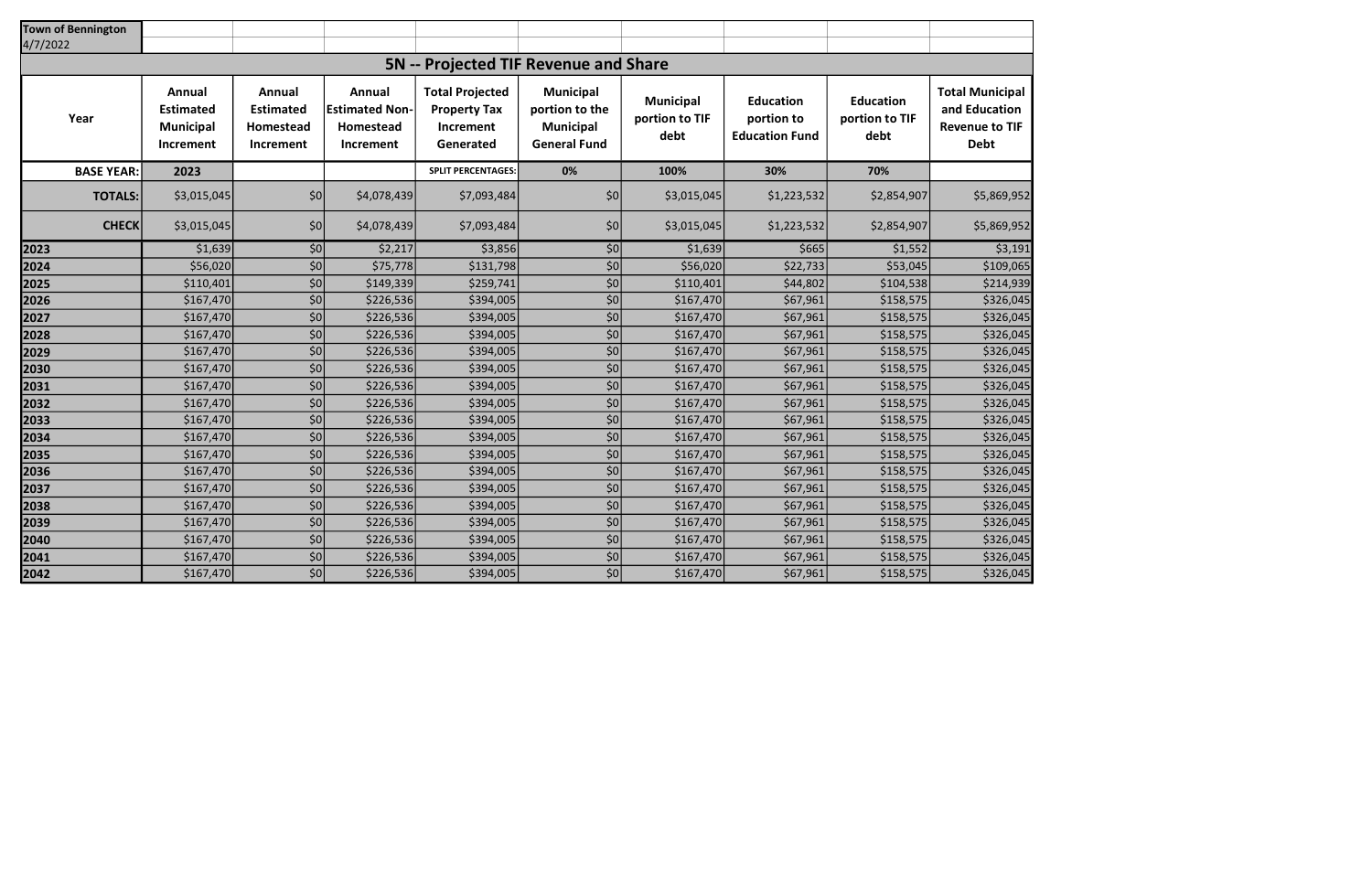| 4/7/2022 | <b>Town of Bennington</b>                           |                                                     |                     |                                   |                                                             |                            |                      |
|----------|-----------------------------------------------------|-----------------------------------------------------|---------------------|-----------------------------------|-------------------------------------------------------------|----------------------------|----------------------|
|          |                                                     |                                                     |                     | 50 -- All Revenue Sources by Year |                                                             |                            |                      |
| Year     | <b>Annual TIF</b><br>Increment:<br><b>Municipal</b> | <b>Annual TIF</b><br>Increment:<br><b>Education</b> | <b>Grant Source</b> | <b>Grant Amount</b>               | <b>Other Revenue Used to Pay Debt</b><br>(eg. Parking Fees) | Other<br>Revenue<br>Amount | <b>Total Revenue</b> |
| Totals:  | \$3,015,045                                         | \$2,854,907                                         |                     | 50                                |                                                             | \$0                        | \$5,869,952          |
| 2018     | :Base Year                                          |                                                     |                     |                                   |                                                             |                            |                      |
|          |                                                     | Any Years Prior to Increment:                       |                     |                                   |                                                             |                            | ס\$                  |
| 2018     | \$0                                                 | 50                                                  |                     |                                   |                                                             |                            | \$0                  |
| 2019     | 6\$∣                                                | \$0                                                 |                     |                                   |                                                             |                            | \$0                  |
| 2020     | 1\$ס                                                | \$0                                                 |                     |                                   |                                                             |                            | \$0                  |
| 2021     | 1\$ס                                                | 50                                                  |                     |                                   |                                                             |                            | \$0                  |
| 2022     | $ $ \$0                                             | \$0                                                 |                     |                                   |                                                             |                            | \$0                  |
| 2023     | \$1,639                                             | \$1,552                                             |                     |                                   |                                                             |                            | \$3,191              |
| 2024     | \$56,020                                            | \$53,045                                            |                     |                                   |                                                             |                            | \$109,065            |
| 2025     | \$110,401                                           | \$104,538                                           |                     |                                   |                                                             |                            | \$214,939            |
| 2026     | \$167,470                                           | \$158,575                                           |                     |                                   |                                                             |                            | \$326,045            |
| 2027     | \$167,470                                           | \$158,575                                           |                     |                                   |                                                             |                            | \$326,045            |
| 2028     | \$167,470                                           | \$158,575                                           |                     |                                   |                                                             |                            | \$326,045            |
| 2029     | \$167,470                                           | \$158,575                                           |                     |                                   |                                                             |                            | \$326,045            |
| 2030     | \$167,470                                           | \$158,575                                           |                     |                                   |                                                             |                            | \$326,045            |
| 2031     | \$167,470                                           | \$158,575                                           |                     |                                   |                                                             |                            | \$326,045            |
| 2032     | \$167,470                                           | \$158,575                                           |                     |                                   |                                                             |                            | \$326,045            |
| 2033     | \$167,470                                           | \$158,575                                           |                     |                                   |                                                             |                            | \$326,045            |
| 2034     | \$167,470                                           | \$158,575                                           |                     |                                   |                                                             |                            | \$326,045            |
| 2035     | \$167,470                                           | \$158,575                                           |                     |                                   |                                                             |                            | \$326,045            |
| 2036     | \$167,470                                           | \$158,575                                           |                     |                                   |                                                             |                            | \$326,045            |
| 2037     | \$167,470                                           | \$158,575                                           |                     |                                   |                                                             |                            | \$326,045            |
| 2038     | \$167,470                                           | \$158,575                                           |                     |                                   |                                                             |                            | \$326,045            |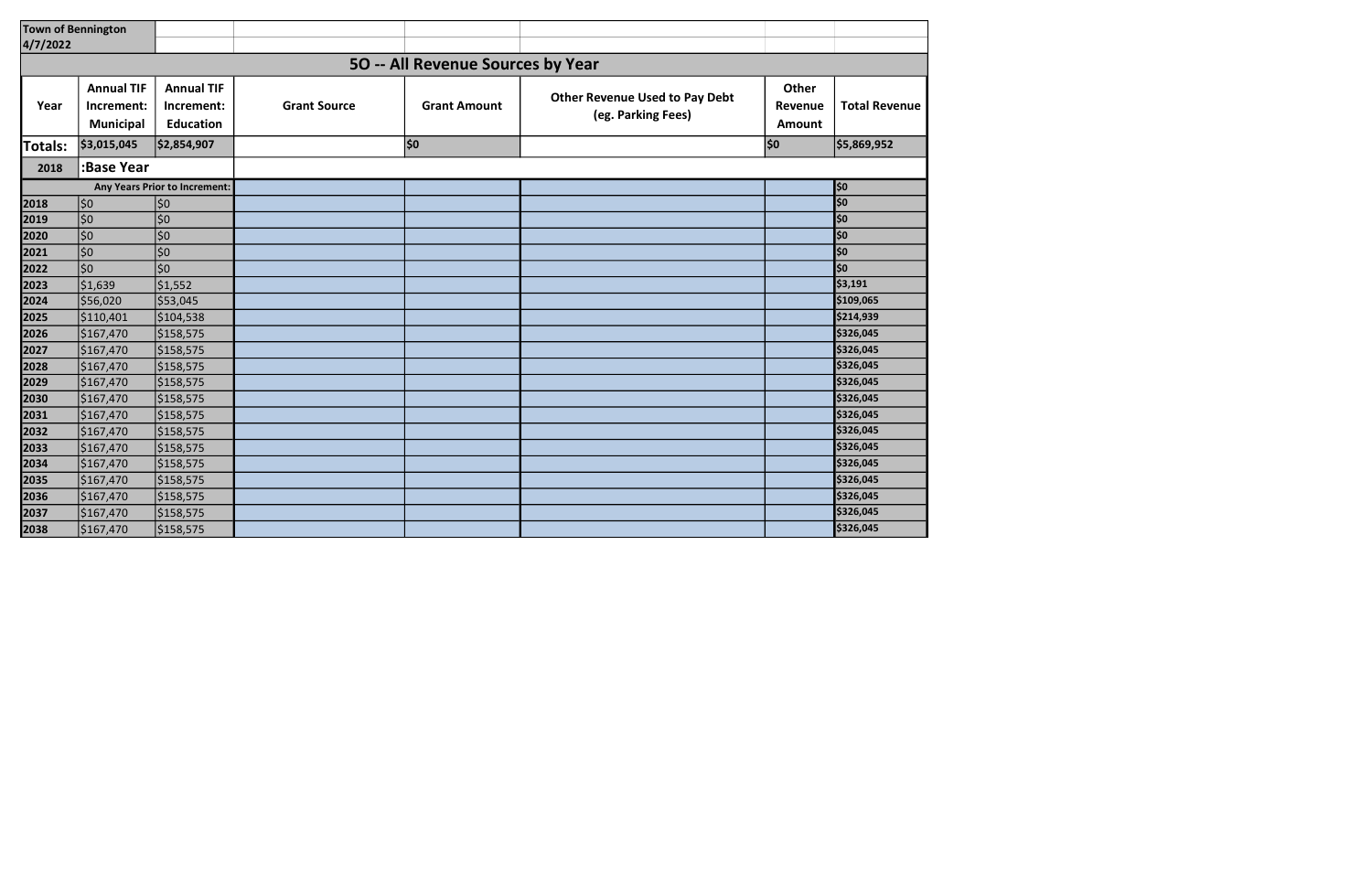| <b>Town of Bennington</b><br>4/7/2022 |                                                      |                                |                                            |                                                      |                                       |                           |                  |                    |                                            |                                            |                       |                           |
|---------------------------------------|------------------------------------------------------|--------------------------------|--------------------------------------------|------------------------------------------------------|---------------------------------------|---------------------------|------------------|--------------------|--------------------------------------------|--------------------------------------------|-----------------------|---------------------------|
|                                       | 5P -- Summary of Annual Debt                         |                                |                                            |                                                      |                                       |                           |                  |                    |                                            |                                            |                       |                           |
| Debt ID                               | Project(s) for Which Debt Will<br><b>Be Incurred</b> | <b>Type of Debt Instrument</b> | <b>Cost of Projects (From</b><br>Table 5I) | <b>Debt Principal</b><br>(Rounded cost<br>estimates) | <b>Expected Year</b><br>Debt Incurred | Interest<br>Only<br>Years | Interest<br>Rate | Term<br>(in Years) | <b>Number of</b><br>  Payments Per<br>Year | <b>Debt Service</b><br><b>Each Payment</b> | <b>Total Interest</b> | <b>Total Debt Service</b> |
|                                       | Totals:                                              |                                | \$3,520,027                                | \$3,600,000                                          |                                       |                           |                  |                    |                                            |                                            | \$1,088,787           | \$4,688,787               |
|                                       | Bond #1 (Benn High)                                  | <b>Municipal Bond</b>          | \$1,482,406                                | \$1,500,000                                          | 2023                                  |                           | Varies           | 20                 |                                            |                                            | \$453,661             | \$1,953,661               |
|                                       | Bond #2 (Putnam 2)                                   | <b>Municipal Bond</b>          | \$1,038,845                                | \$1,100,000                                          | 2023                                  |                           | Varies           | 20 <sup>1</sup>    |                                            |                                            | \$332,685             | \$1,432,685               |
|                                       | Bond #3 (Three Other)                                | <b>Municipal Bond</b>          | \$998,776                                  | \$1,000,000                                          | 2025                                  |                           | Varies           | 20 <sup>°</sup>    |                                            |                                            | \$302,441             | \$1,302,441               |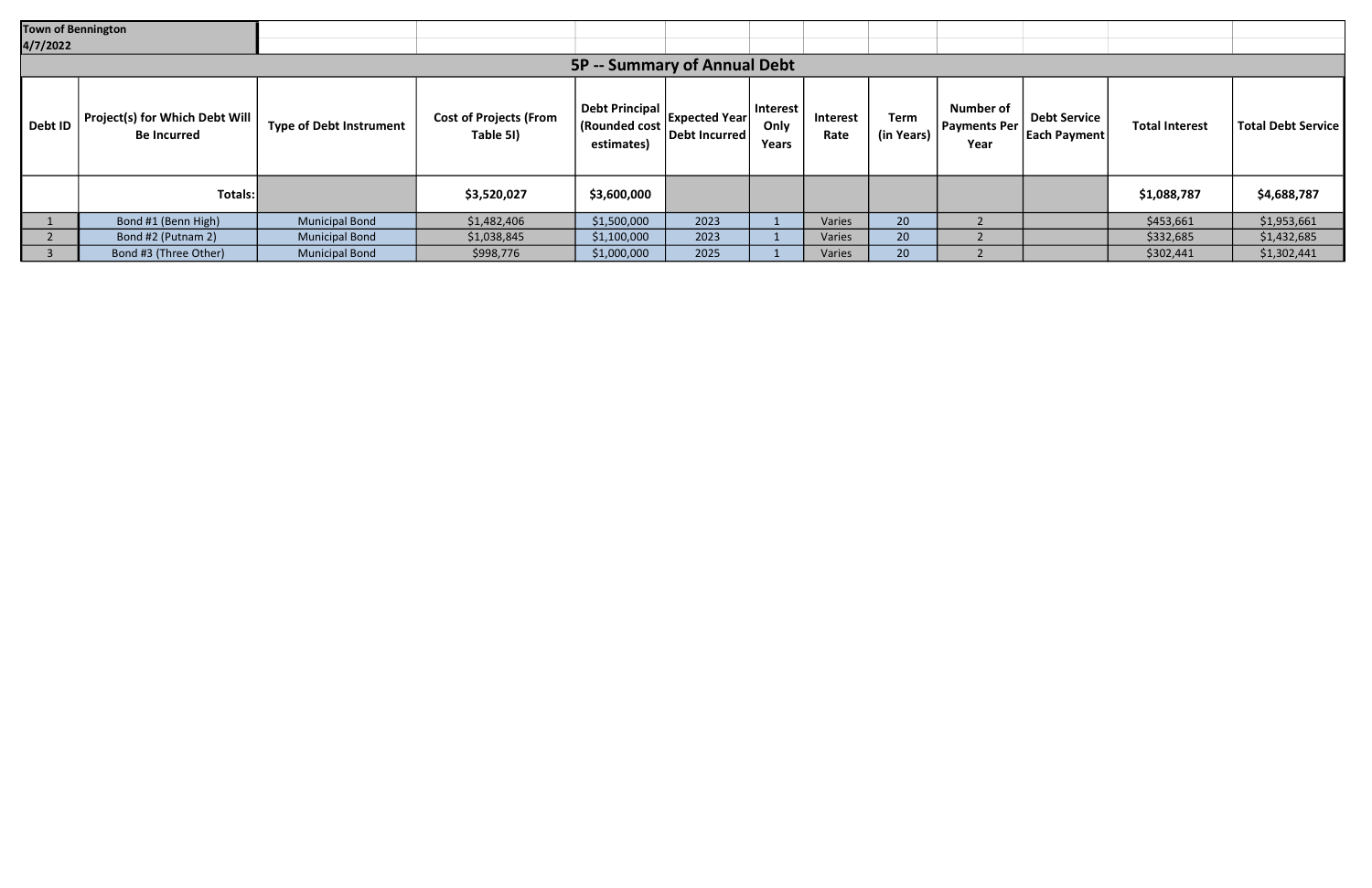|                            | 5Qa -- Bond Schedule #1                |                   |                       |           |        |                                      |                        |                  |                        |                                     |              |                    |                                     |          |            |
|----------------------------|----------------------------------------|-------------------|-----------------------|-----------|--------|--------------------------------------|------------------------|------------------|------------------------|-------------------------------------|--------------|--------------------|-------------------------------------|----------|------------|
|                            |                                        |                   |                       |           |        |                                      |                        |                  |                        |                                     |              |                    |                                     |          |            |
| Rates as of                | 10/4/2021                              |                   |                       |           |        |                                      |                        |                  |                        |                                     |              |                    |                                     |          |            |
|                            |                                        |                   |                       |           |        |                                      |                        |                  |                        |                                     |              |                    |                                     |          |            |
|                            |                                        |                   |                       |           |        |                                      |                        |                  |                        |                                     |              |                    |                                     |          |            |
|                            |                                        |                   | Input cells are green |           |        |                                      |                        |                  |                        |                                     |              |                    |                                     |          |            |
|                            |                                        |                   |                       |           |        |                                      |                        |                  |                        |                                     |              |                    |                                     |          |            |
|                            | <b>SOURCES</b>                         |                   |                       |           |        | <b>DEBT SERVICE SCHEDULE</b>         |                        |                  |                        |                                     |              |                    | <b>ANNUAL DEBT SERVICE SCHEDULE</b> |          |            |
|                            |                                        |                   | <b>Loan Payment</b>   | Principal | Coupon | <b>Period Interest</b>               | <b>Total</b>           | Series D/S       | <b>Ending</b>          |                                     |              |                    | Principal                           | Interest | Series D/S |
| Sources                    |                                        |                   |                       |           | Rate   | <b>Per Coupon</b>                    | <b>Period Interest</b> |                  | Principal              | Amortization Fiscal Year Aggregated |              |                    |                                     |          |            |
|                            | Par                                    | \$1,500,000       |                       | 1,500,000 |        |                                      | 453,661                | 1,953,661        | <b>Balance</b>         | Year                                |              | <b>Fiscal Year</b> | 1,500,000                           | 453,661  | 1,953,661  |
|                            | Equity                                 |                   |                       |           |        | Days in 1st interest-only period: 93 |                        |                  |                        |                                     |              |                    |                                     |          |            |
|                            | Total                                  | \$1,500,000       | 11/1/2023             |           |        |                                      | 12,042                 | 12,042           | 1,500,000              |                                     | 2024         | 2024               |                                     | 12,042   | 12,042     |
|                            |                                        |                   | 5/1/2024              |           | 1.03%  | 386                                  | 17,974                 | 17,974           | 1,500,000              |                                     | 2024         |                    |                                     |          |            |
|                            |                                        |                   | 11/1/2024             | 75,000    |        | 533                                  | 18,870                 | 93,870           | 1,425,000              | 1                                   | 2025         | 2025               | 75,000                              | 36,844   | 111,844    |
|                            |                                        |                   | 5/1/2025              |           | 1.42%  | 533                                  | 17,588                 | 17,588           | 1,425,000              |                                     | 2025         |                    |                                     |          |            |
|                            |                                        |                   | 11/1/2025             | 75,000    |        | 634                                  | 18,338                 | 93,338           | 1,350,000              | $\overline{2}$                      | 2026         | 2026               | 75,000                              | 35,925   | 110,925    |
|                            |                                        |                   | 5/1/2026              |           | 1.69%  | 634                                  | 17,055                 | 17,055           | 1,350,000              |                                     | 2026         |                    |                                     |          |            |
|                            |                                        |                   | 11/1/2026             | 75,000    |        | 671                                  | 17,704                 | 92,704           | 1,275,000              | $\overline{3}$                      | 2027         | 2027               | 75,000                              | 34,759   | 109,759    |
| Dated                      |                                        | 7/31/2023         | 5/1/2027              |           | 1.79%  | 671                                  | 16,421                 | 16,421           | 1,275,000              |                                     | 2027         |                    |                                     |          |            |
|                            | Interest Commencement Date             | 11/1/2023         | 11/1/2027             | 75,000    |        | 709                                  | 17,033                 | 92,033           | 1,200,000              | $\overline{4}$                      | 2028         | 2028               | 75,000                              | 33,454   | 108,454    |
|                            | <b>Principal Commencement Date</b>     | 11/1/2024         | 5/1/2028              |           | 1.89%  | 709                                  | 15,750                 | 15,750           | 1,200,000              |                                     | 2028         |                    |                                     |          |            |
| Term                       |                                        | 21 Years          | 11/1/2028             | 75,000    |        | 746                                  | 16,324                 | 91,324           | 1,125,000              | $5\overline{)}$                     | 2029         | 2029               | 75,000                              | 32,074   | 107,074    |
| <b>Amortization Period</b> |                                        | 20 Years          | 5/1/2029              |           | 1.99%  | 746                                  | 15,041                 | 15,041           | 1,125,000              | 6                                   | 2029         |                    |                                     |          |            |
| <b>Final Maturity</b>      | <b>Fiscal Year Amortization Starts</b> | 11/1/2043<br>2025 | 11/1/2029<br>5/1/2030 | 75,000    | 2.07%  | 776<br>776                           | 15,578<br>14,295       | 90,578<br>14,295 | 1,050,000<br>1,050,000 |                                     | 2030<br>2030 | 2030               | 75,000                              | 30,619   | 105,619    |
|                            |                                        |                   | 11/1/2030             | 75,000    |        | 806                                  | 14,801                 | 89,801           | 975,000                | $7\overline{ }$                     | 2031         | 2031               | 75,000                              | 29,096   | 104,096    |
| Net Interest Cost          |                                        |                   | 5/1/2031              |           | 2.15%  | 806                                  | 13,519                 | 13,519           | 975,000                |                                     | 2031         |                    |                                     |          |            |
|                            |                                        |                   | 11/1/2031             | 75,000    |        | 833                                  | 13,995                 | 88,995           | 900,000                | 8                                   | 2032         | 2032               | 75,000                              | 27,514   | 102,514    |
|                            |                                        |                   | 5/1/2032              |           | 2.22%  | 833                                  | 12,713                 | 12,713           | 900,000                |                                     | 2032         |                    |                                     |          |            |
|                            |                                        |                   | 11/1/2032             | 75,000    |        | 859                                  | 13,163                 | 88,163           | 825,000                | 9                                   | 2033         | 2033               | 75,000                              | 25,875   | 100,875    |
|                            |                                        |                   | 5/1/2033              |           | 2.29%  | 859                                  | 11,880                 | 11,880           | 825,000                |                                     | 2033         |                    |                                     |          |            |
|                            |                                        |                   | 11/1/2033             | 75,000    |        | 885                                  | 12,304                 | 87,304           | 750,000                | 10                                  | 2034         | 2034               | 75,000                              | 24,184   | 99,184     |
|                            |                                        |                   | 5/1/2034              |           | 2.36%  | 885                                  | 11,021                 | 11,021           | 750,000                |                                     | 2034         |                    |                                     |          |            |
|                            |                                        |                   | 11/1/2034             | 75,000    |        | 941                                  | 11,419                 | 86,419           | 675,000                | 11                                  | 2035         | 2035               | 75,000                              | 22,440   | 97,440     |
|                            |                                        |                   | 5/1/2035              |           | 2.51%  | 941                                  | 10,136                 | 10,136           | 675,000                |                                     | 2035         |                    |                                     |          |            |
|                            |                                        |                   | 11/1/2035             | 75,000    |        | 960                                  | 10,478                 | 85,478           | 600,000                | 12                                  | 2036         | 2036               | 75,000                              | 20,614   | 95,614     |
|                            |                                        |                   | 5/1/2036              |           | 2.56%  | 960                                  | 9,195                  | 9,195            | 600,000                |                                     | 2036         |                    |                                     |          |            |
|                            |                                        |                   | 11/1/2036             | 75,000    |        | 979                                  | 9,518                  | 84,518           | 525,000                | 13                                  | 2037         | 2037               | 75,000                              | 18,713   | 93,713     |
|                            |                                        |                   | 5/1/2037              |           | 2.61%  | 979                                  | 8,235                  | 8,235            | 525,000                |                                     | 2037         |                    |                                     |          |            |
|                            |                                        |                   | 11/1/2037             | 75,000    |        | 990                                  | 8,539                  | 83,539           | 450,000                | 14                                  | 2038         | 2038               | 75,000                              | 16,774   | 91,774     |
|                            |                                        |                   | 5/1/2038              |           | 2.64%  | 990                                  | 7,256                  | 7,256            | 450,000                |                                     | 2038         |                    |                                     |          |            |
|                            |                                        |                   | 11/1/2038             | 75,000    |        | 1,234                                | 7,549                  | 82,549           | 375,000                | 15                                  | 2039         | 2039               | 75,000                              | 14,805   | 89,805     |
|                            |                                        |                   | 5/1/2039<br>11/1/2039 | 75,000    | 3.29%  | 1,234<br>1,245                       | 6,266<br>6,315         | 6,266<br>81,315  | 375,000<br>300,000     | 16                                  | 2039<br>2040 | 2040               | 75,000                              | 12,581   | 87,581     |
|                            |                                        |                   | 5/1/2040              |           | 3.32%  | 1,245                                | 5,033                  | 5,033            | 300,000                |                                     | 2040         |                    |                                     |          |            |
|                            |                                        |                   | 11/1/2040             | 75,000    |        | 1,253                                | 5,070                  | 80,070           | 225,000                | 17                                  | 2041         | 2041               | 75,000                              | 10,103   | 85,103     |
|                            |                                        |                   | 5/1/2041              |           | 3.34%  | 1,253                                | 3,788                  | 3,788            | 225,000                |                                     | 2041         |                    |                                     |          |            |
|                            |                                        |                   | 11/1/2041             | 75,000    |        | 1,264                                | 3,818                  | 78,818           | 150,000                | 18                                  | 2042         | 2042               | 75,000                              | 7,605    | 82,605     |
|                            |                                        |                   | 5/1/2042              |           | 3.37%  | 1,264                                | 2,535                  | 2,535            | 150,000                |                                     | 2042         |                    |                                     |          |            |
|                            |                                        |                   | 11/1/2042             | 75,000    |        | 1,271                                | 2,554                  | 77,554           | 75,000                 | 19                                  | 2043         | 2043               | 75,000                              | 5,089    | 80,089     |
|                            |                                        |                   | 5/1/2043              |           | 3.39%  | 1,271                                | 1,271                  | 1,271            | 75,000                 |                                     | 2043         |                    |                                     |          |            |
|                            |                                        |                   | 11/1/2043             | 75,000    |        | 1,283                                | 1,283                  | 76,283           |                        | 20                                  | 2044         | 2044               | 75,000                              | 2,554    | 77,554     |
|                            |                                        |                   | 5/1/2044              |           | 3.42%  |                                      |                        |                  |                        |                                     | 2044         |                    |                                     |          |            |
|                            |                                        |                   | 11/1/2044             |           |        |                                      |                        |                  |                        | 21                                  | 2045         |                    |                                     |          |            |
|                            |                                        |                   | 5/1/2045              |           | 3.60%  |                                      |                        |                  |                        |                                     | 2045         |                    |                                     |          |            |
|                            |                                        |                   | 11/1/2045             |           |        |                                      |                        |                  |                        | 22                                  | 2046         |                    |                                     |          |            |
|                            |                                        |                   | 5/1/2046              |           | 3.63%  |                                      |                        |                  |                        |                                     | 2046         |                    |                                     |          |            |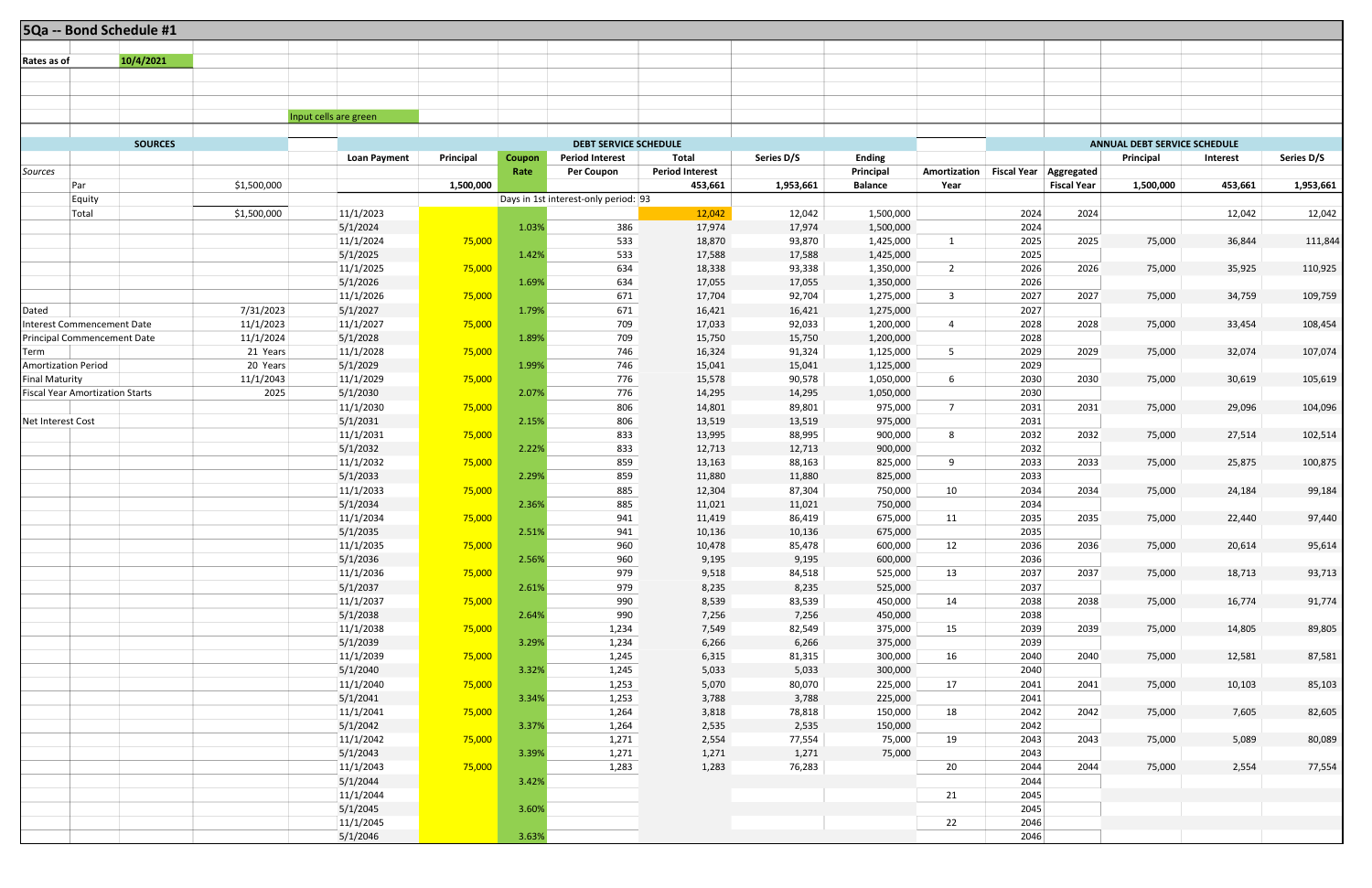|                            | 5Qb -- Bond Schedule #2                |             |                       |           |        |                                      |                        |                  |                    |                                     |              |                    |                                     |          |            |
|----------------------------|----------------------------------------|-------------|-----------------------|-----------|--------|--------------------------------------|------------------------|------------------|--------------------|-------------------------------------|--------------|--------------------|-------------------------------------|----------|------------|
|                            |                                        |             |                       |           |        |                                      |                        |                  |                    |                                     |              |                    |                                     |          |            |
| Rates as of                | 10/4/2021                              |             |                       |           |        |                                      |                        |                  |                    |                                     |              |                    |                                     |          |            |
|                            |                                        |             |                       |           |        |                                      |                        |                  |                    |                                     |              |                    |                                     |          |            |
|                            |                                        |             |                       |           |        |                                      |                        |                  |                    |                                     |              |                    |                                     |          |            |
|                            |                                        |             | Input cells are green |           |        |                                      |                        |                  |                    |                                     |              |                    |                                     |          |            |
|                            |                                        |             |                       |           |        |                                      |                        |                  |                    |                                     |              |                    |                                     |          |            |
|                            | <b>SOURCES</b>                         |             |                       |           |        | <b>DEBT SERVICE SCHEDULE</b>         |                        |                  |                    |                                     |              |                    | <b>ANNUAL DEBT SERVICE SCHEDULE</b> |          |            |
|                            |                                        |             | <b>Loan Payment</b>   | Principal | Coupon | <b>Period Interest</b>               | <b>Total</b>           | Series D/S       | <b>Ending</b>      |                                     |              |                    | Principal                           | Interest | Series D/S |
| Sources                    |                                        |             |                       |           | Rate   | <b>Per Coupon</b>                    | <b>Period Interest</b> |                  | Principal          | Amortization Fiscal Year Aggregated |              |                    |                                     |          |            |
|                            | Par                                    | \$1,100,000 |                       | 1,100,000 |        |                                      | 332,685                | 1,432,685        | <b>Balance</b>     | Year                                |              | <b>Fiscal Year</b> | 1,100,000                           | 332,685  | 1,432,685  |
|                            | Equity                                 |             |                       |           |        | Days in 1st interest-only period: 93 |                        |                  |                    |                                     |              |                    |                                     |          |            |
|                            | Total                                  | \$1,100,000 | 11/1/2023             |           |        |                                      | 8,831                  | 8,831            | 1,100,000          |                                     | 2024         | 2024               |                                     | 8,831    | 8,831      |
|                            |                                        |             | 5/1/2024              |           | 1.03%  | 283                                  | 13,181                 | 13,181           | 1,100,000          |                                     | 2024         |                    |                                     |          |            |
|                            |                                        |             | 11/1/2024             | 55,000    |        | 391                                  | 13,838                 | 68,838           | 1,045,000          | 1                                   | 2025         | 2025               | 55,000                              | 27,019   | 82,019     |
|                            |                                        |             | 5/1/2025              |           | 1.42%  | 391                                  | 12,898                 | 12,898           | 1,045,000          |                                     | 2025         |                    |                                     |          |            |
|                            |                                        |             | 11/1/2025             | 55,000    |        | 465                                  | 13,448                 | 68,448           | 990,000            | 2                                   | 2026         | 2026               | 55,000                              | 26,345   | 81,345     |
|                            |                                        |             | 5/1/2026              |           | 1.69%  | 465                                  | 12,507                 | 12,507           | 990,000            |                                     | 2026         |                    |                                     |          |            |
|                            |                                        | 7/31/2023   | 11/1/2026<br>5/1/2027 | 55,000    | 1.79%  | 492<br>492                           | 12,983<br>12,042       | 67,983<br>12,042 | 935,000<br>935,000 | $\overline{3}$                      | 2027<br>2027 | 2027               | 55,000                              | 25,490   | 80,490     |
| Dated                      | Interest Commencement Date             | 11/1/2023   | 11/1/2027             | 55,000    |        | 520                                  | 12,491                 | 67,491           | 880,000            | $\overline{4}$                      | 2028         | 2028               | 55,000                              | 24,533   | 79,533     |
|                            | <b>Principal Commencement Date</b>     | 11/1/2024   | 5/1/2028              |           | 1.89%  | 520                                  | 11,550                 | 11,550           | 880,000            |                                     | 2028         |                    |                                     |          |            |
| Term                       |                                        | 21 Years    | 11/1/2028             | 55,000    |        | 547                                  | 11,971                 | 66,971           | 825,000            | $5\overline{)}$                     | 2029         | 2029               | 55,000                              | 23,521   | 78,521     |
| <b>Amortization Period</b> |                                        | 20 Years    | 5/1/2029              |           | 1.99%  | 547                                  | 11,030                 | 11,030           | 825,000            |                                     | 2029         |                    |                                     |          |            |
| <b>Final Maturity</b>      |                                        | 11/1/2043   | 11/1/2029             | 55,000    |        | 569                                  | 11,424                 | 66,424           | 770,000            | 6                                   | 2030         | 2030               | 55,000                              | 22,454   | 77,454     |
|                            | <b>Fiscal Year Amortization Starts</b> | 2025        | 5/1/2030              |           | 2.07%  | 569                                  | 10,483                 | 10,483           | 770,000            |                                     | 2030         |                    |                                     |          |            |
|                            |                                        |             | 11/1/2030             | 55,000    |        | 591                                  | 10,854                 | 65,854           | 715,000            | $7\overline{ }$                     | 2031         | 2031               | 55,000                              | 21,337   | 76,337     |
| Net Interest Cost          |                                        |             | 5/1/2031              |           | 2.15%  | 591                                  | 9,914                  | 9,914            | 715,000            |                                     | 2031         |                    |                                     |          |            |
|                            |                                        |             | 11/1/2031             | 55,000    |        | 611                                  | 10,263                 | 65,263           | 660,000            | 8                                   | 2032         | 2032               | 55,000                              | 20,177   | 75,177     |
|                            |                                        |             | 5/1/2032              |           | 2.22%  | 611                                  | 9,323                  | 9,323            | 660,000            |                                     | 2032         |                    |                                     |          |            |
|                            |                                        |             | 11/1/2032             | 55,000    |        | 630                                  | 9,653                  | 64,653           | 605,000            | 9                                   | 2033         | 2033               | 55,000                              | 18,975   | 73,975     |
|                            |                                        |             | 5/1/2033              |           | 2.29%  | 630                                  | 8,712                  | 8,712            | 605,000            |                                     | 2033         |                    |                                     |          |            |
|                            |                                        |             | 11/1/2033             | 55,000    |        | 649                                  | 9,023                  | 64,023           | 550,000            | 10                                  | 2034         | 2034               | 55,000                              | 17,735   | 72,735     |
|                            |                                        |             | 5/1/2034              |           | 2.36%  | 649                                  | 8,082                  | 8,082            | 550,000            |                                     | 2034         |                    |                                     |          |            |
|                            |                                        |             | 11/1/2034             | 55,000    | 2.51%  | 690                                  | 8,374<br>7,433         | 63,374<br>7,433  | 495,000            | 11                                  | 2035         | 2035               | 55,000                              | 16,456   | 71,456     |
|                            |                                        |             | 5/1/2035<br>11/1/2035 | 55,000    |        | 690<br>704                           | 7,684                  | 62,684           | 495,000<br>440,000 | 12                                  | 2035<br>2036 | 2036               | 55,000                              | 15,117   | 70,117     |
|                            |                                        |             | 5/1/2036              |           | 2.56%  | 704                                  | 6,743                  | 6,743            | 440,000            |                                     | 2036         |                    |                                     |          |            |
|                            |                                        |             | 11/1/2036             | 55,000    |        | 718                                  | 6,980                  | 61,980           | 385,000            | 13                                  | 2037         | 2037               | 55,000                              | 13,723   | 68,723     |
|                            |                                        |             | 5/1/2037              |           | 2.61%  | 718                                  | 6,039                  | 6,039            | 385,000            |                                     | 2037         |                    |                                     |          |            |
|                            |                                        |             | 11/1/2037             | 55,000    |        | 726                                  | 6,262                  | 61,262           | 330,000            | 14                                  | 2038         | 2038               | 55,000                              | 12,301   | 67,301     |
|                            |                                        |             | 5/1/2038              |           | 2.64%  | 726                                  | 5,321                  | 5,321            | 330,000            |                                     | 2038         |                    |                                     |          |            |
|                            |                                        |             | 11/1/2038             | 55,000    |        | 905                                  | 5,536                  | 60,536           | 275,000            | 15                                  | 2039         | 2039               | 55,000                              | 10,857   | 65,857     |
|                            |                                        |             | 5/1/2039              |           | 3.29%  | 905                                  | 4,595                  | 4,595            | 275,000            |                                     | 2039         |                    |                                     |          |            |
|                            |                                        |             | 11/1/2039             | 55,000    |        | 913                                  | 4,631                  | 59,631           | 220,000            | 16                                  | 2040         | 2040               | 55,000                              | 9,226    | 64,226     |
|                            |                                        |             | 5/1/2040              |           | 3.32%  | 913                                  | 3,691                  | 3,691            | 220,000            |                                     | 2040         |                    |                                     |          |            |
|                            |                                        |             | 11/1/2040             | 55,000    |        | 919                                  | 3,718                  | 58,718           | 165,000            | 17                                  | 2041         | 2041               | 55,000                              | 7,409    | 62,409     |
|                            |                                        |             | 5/1/2041              |           | 3.34%  | 919                                  | 2,778                  | 2,778            | 165,000            |                                     | 2041         |                    |                                     |          |            |
|                            |                                        |             | 11/1/2041             | 55,000    |        | 927                                  | 2,800                  | 57,800           | 110,000            | 18                                  | 2042         | 2042               | 55,000                              | 5,577    | 60,577     |
|                            |                                        |             | 5/1/2042              |           | 3.37%  | 927                                  | 1,859                  | 1,859            | 110,000            |                                     | 2042         |                    |                                     |          |            |
|                            |                                        |             | 11/1/2042             | 55,000    |        | 932                                  | 1,873                  | 56,873           | 55,000             | 19                                  | 2043         | 2043               | 55,000                              | 3,732    | 58,732     |
|                            |                                        |             | 5/1/2043<br>11/1/2043 | 55,000    | 3.39%  | 932<br>941                           | 932<br>941             | 932<br>55,941    | 55,000             | 20                                  | 2043<br>2044 | 2044               | 55,000                              | 1,873    | 56,873     |
|                            |                                        |             | 5/1/2044              |           | 3.42%  |                                      |                        |                  |                    |                                     | 2044         |                    |                                     |          |            |
|                            |                                        |             | 11/1/2044             |           |        |                                      |                        |                  |                    | 21                                  | 2045         |                    |                                     |          |            |
|                            |                                        |             | 5/1/2045              |           | 3.60%  |                                      |                        |                  |                    |                                     | 2045         |                    |                                     |          |            |
|                            |                                        |             | 11/1/2045             |           |        |                                      |                        |                  |                    | 22                                  | 2046         |                    |                                     |          |            |
|                            |                                        |             | 5/1/2046              |           | 3.63%  |                                      |                        |                  |                    |                                     | 2046         |                    |                                     |          |            |
|                            |                                        |             | 11/1/2046             |           |        |                                      |                        |                  |                    | 23                                  | 2047         |                    |                                     |          |            |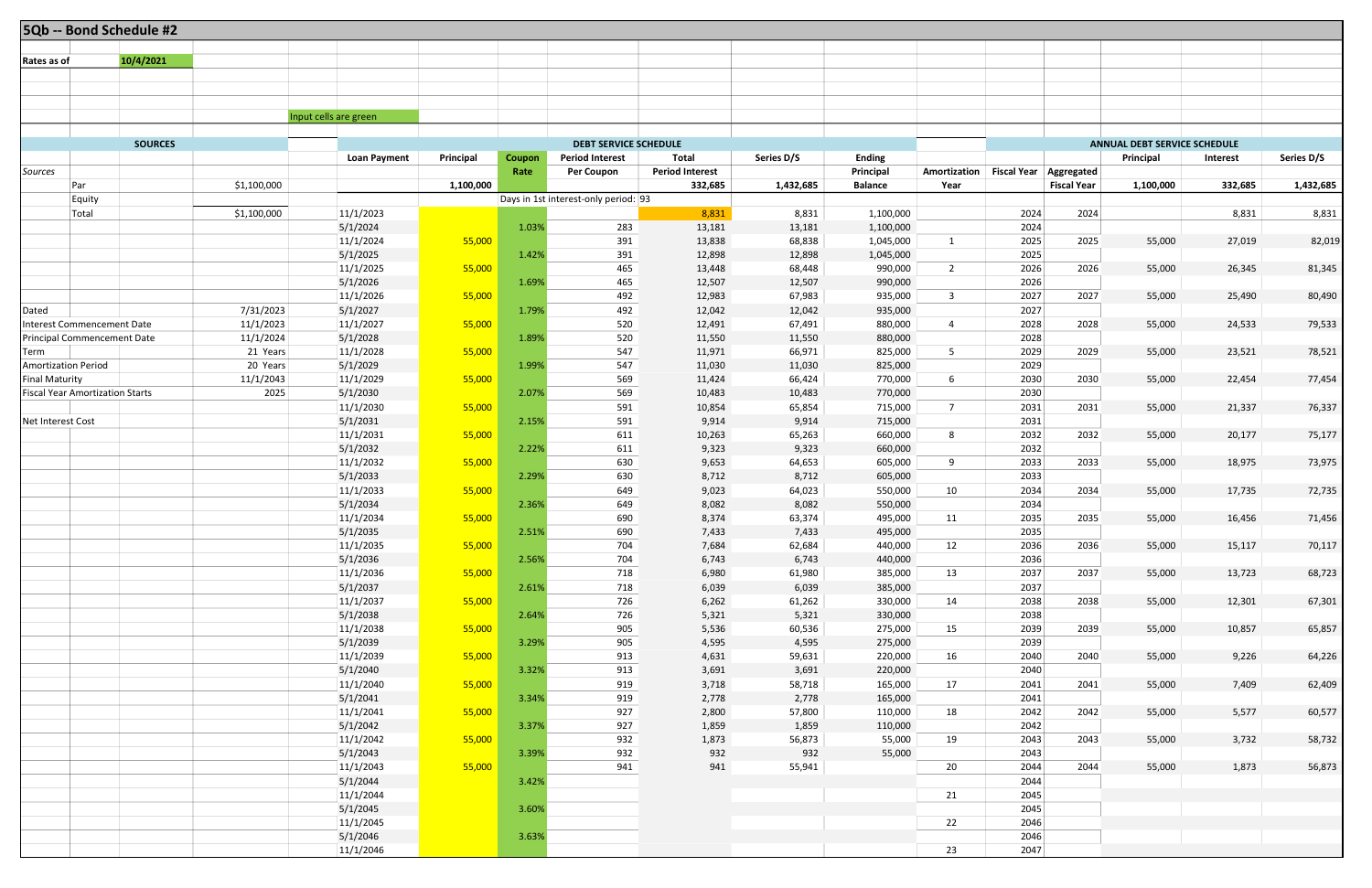|                            | 5Qb -- Bond Schedule #2                |             |                       |           |        |                                      |                        |                 |                    |                                     |              |                    |                                     |          |            |
|----------------------------|----------------------------------------|-------------|-----------------------|-----------|--------|--------------------------------------|------------------------|-----------------|--------------------|-------------------------------------|--------------|--------------------|-------------------------------------|----------|------------|
|                            |                                        |             |                       |           |        |                                      |                        |                 |                    |                                     |              |                    |                                     |          |            |
| Rates as of                | 10/4/2021                              |             |                       |           |        |                                      |                        |                 |                    |                                     |              |                    |                                     |          |            |
|                            |                                        |             |                       |           |        |                                      |                        |                 |                    |                                     |              |                    |                                     |          |            |
|                            |                                        |             |                       |           |        |                                      |                        |                 |                    |                                     |              |                    |                                     |          |            |
|                            |                                        |             |                       |           |        |                                      |                        |                 |                    |                                     |              |                    |                                     |          |            |
|                            |                                        |             | Input cells are green |           |        |                                      |                        |                 |                    |                                     |              |                    |                                     |          |            |
|                            |                                        |             |                       |           |        |                                      |                        |                 |                    |                                     |              |                    |                                     |          |            |
|                            | <b>SOURCES</b>                         |             |                       |           |        | <b>DEBT SERVICE SCHEDULE</b>         |                        |                 |                    |                                     |              |                    | <b>ANNUAL DEBT SERVICE SCHEDULE</b> |          |            |
|                            |                                        |             | <b>Loan Payment</b>   | Principal | Coupon | <b>Period Interest</b>               | <b>Total</b>           | Series D/S      | <b>Ending</b>      |                                     |              |                    | Principal                           | Interest | Series D/S |
| Sources                    |                                        |             |                       |           | Rate   | <b>Per Coupon</b>                    | <b>Period Interest</b> |                 | Principal          | Amortization Fiscal Year Aggregated |              |                    |                                     |          |            |
|                            | Par                                    | \$1,000,000 |                       | 1,000,000 |        | Days in 1st interest-only period: 93 | 302,441                | 1,302,441       | <b>Balance</b>     | Year                                |              | <b>Fiscal Year</b> | 1,000,000                           | 302,441  | 1,302,441  |
|                            | Equity<br>Total                        | \$1,000,000 | 11/1/2025             |           |        |                                      | 8,028                  | 8,028           | 1,000,000          |                                     | 2026         | 2026               |                                     | 8,028    | 8,028      |
|                            |                                        |             | 5/1/2026              |           | 1.03%  | 258                                  | 11,983                 | 11,983          | 1,000,000          |                                     | 2026         |                    |                                     |          |            |
|                            |                                        |             | 11/1/2026             | 50,000    |        | 355                                  | 12,580                 | 62,580          | 950,000            | 1                                   | 2027         | 2027               | 50,000                              | 24,563   | 74,563     |
|                            |                                        |             | 5/1/2027              |           | 1.42%  | 355                                  | 11,725                 | 11,725          | 950,000            |                                     | 2027         |                    |                                     |          |            |
|                            |                                        |             | 11/1/2027             | 50,000    |        | 423                                  | 12,225                 | 62,225          | 900,000            | 2                                   | 2028         | 2028               | 50,000                              | 23,950   | 73,950     |
|                            |                                        |             | 5/1/2028              |           | 1.69%  | 423                                  | 11,370                 | 11,370          | 900,000            |                                     | 2028         |                    |                                     |          |            |
|                            |                                        |             | 11/1/2028             | 50,000    |        | 448                                  | 11,803                 | 61,803          | 850,000            | $\overline{3}$                      | 2029         | 2029               | 50,000                              | 23,173   | 73,173     |
| Dated                      |                                        | 7/31/2025   | 5/1/2029              |           | 1.79%  | 448                                  | 10,948                 | 10,948          | 850,000            |                                     | 2029         |                    |                                     |          |            |
|                            | Interest Commencement Date             | 11/1/2025   | 11/1/2029             | 50,000    |        | 473                                  | 11,355                 | 61,355          | 800,000            | $\overline{4}$                      | 2030         | 2030               | 50,000                              | 22,303   | 72,303     |
|                            | <b>Principal Commencement Date</b>     | 11/1/2026   | 5/1/2030              |           | 1.89%  | 473                                  | 10,500                 | 10,500          | 800,000            |                                     | 2030         |                    |                                     |          |            |
| Term                       |                                        | 21 Years    | 11/1/2030             | 50,000    |        | 498                                  | 10,883                 | 60,883          | 750,000            | 5                                   | 2031         | 2031               | 50,000                              | 21,383   | 71,383     |
| <b>Amortization Period</b> |                                        | 20 Years    | 5/1/2031              |           | 1.99%  | 498                                  | 10,028                 | 10,028          | 750,000            |                                     | 2031         |                    |                                     |          |            |
| <b>Final Maturity</b>      |                                        | 11/1/2045   | 11/1/2031             | 50,000    |        | 518                                  | 10,385                 | 60,385          | 700,000            | 6                                   | 2032         | 2032               | 50,000                              | 20,413   | 70,413     |
|                            | <b>Fiscal Year Amortization Starts</b> | 2027        | 5/1/2032              |           | 2.07%  | 518                                  | 9,530                  | 9,530           | 700,000            |                                     | 2032         |                    |                                     |          |            |
|                            |                                        |             | 11/1/2032             | 50,000    |        | 538                                  | 9,868                  | 59,868          | 650,000            | $7\overline{ }$                     | 2033         | 2033               | 50,000                              | 19,398   | 69,398     |
| Net Interest Cost          |                                        |             | 5/1/2033              |           | 2.15%  | 538                                  | 9,013                  | 9,013           | 650,000            |                                     | 2033         |                    |                                     |          |            |
|                            |                                        |             | 11/1/2033             | 50,000    |        | 555                                  | 9,330                  | 59,330          | 600,000            | 8                                   | 2034         | 2034               | 50,000                              | 18,343   | 68,343     |
|                            |                                        |             | 5/1/2034              |           | 2.22%  | 555                                  | 8,475                  | 8,475           | 600,000            |                                     | 2034         |                    |                                     |          |            |
|                            |                                        |             | 11/1/2034             | 50,000    |        | 573                                  | 8,775                  | 58,775          | 550,000            | 9                                   | 2035         | 2035               | 50,000                              | 17,250   | 67,250     |
|                            |                                        |             | 5/1/2035              |           | 2.29%  | 573                                  | 7,920                  | 7,920           | 550,000            |                                     | 2035         |                    |                                     |          |            |
|                            |                                        |             | 11/1/2035             | 50,000    |        | 590                                  | 8,203                  | 58,203          | 500,000            | 10                                  | 2036         | 2036               | 50,000                              | 16,123   | 66,123     |
|                            |                                        |             | 5/1/2036              |           | 2.36%  | 590                                  | 7,348                  | 7,348           | 500,000            |                                     | 2036         |                    |                                     |          |            |
|                            |                                        |             | 11/1/2036             | 50,000    |        | 628                                  | 7,613                  | 57,613          | 450,000            | 11                                  | 2037         | 2037               | 50,000                              | 14,960   | 64,960     |
|                            |                                        |             | 5/1/2037              |           | 2.51%  | 628                                  | 6,758                  | 6,758           | 450,000            |                                     | 2037         |                    |                                     |          |            |
|                            |                                        |             | 11/1/2037             | 50,000    |        | 640                                  | 6,985                  | 56,985          | 400,000            | 12                                  | 2038         | 2038               | 50,000                              | 13,743   | 63,743     |
|                            |                                        |             | 5/1/2038              |           | 2.56%  | 640                                  | 6,130                  | 6,130           | 400,000            |                                     | 2038         |                    |                                     |          |            |
|                            |                                        |             | 11/1/2038             | 50,000    |        | 653                                  | 6,345                  | 56,345          | 350,000            | 13                                  | 2039         | 2039               | 50,000                              | 12,475   | 62,475     |
|                            |                                        |             | 5/1/2039              |           | 2.61%  | 653                                  | 5,490                  | 5,490           | 350,000            |                                     | 2039         |                    |                                     |          |            |
|                            |                                        |             | 11/1/2039             | 50,000    |        | 660                                  | 5,693                  | 55,693          | 300,000            | 14                                  | 2040         | 2040               | 50,000                              | 11,183   | 61,183     |
|                            |                                        |             | 5/1/2040              |           | 2.64%  | 660                                  | 4,838                  | 4,838           | 300,000            |                                     | 2040         |                    |                                     |          |            |
|                            |                                        |             | 11/1/2040             | 50,000    |        | 823                                  | 5,033                  | 55,033          | 250,000            | 15                                  | 2041         | 2041               | 50,000                              | 9,870    | 59,870     |
|                            |                                        |             | 5/1/2041              |           | 3.29%  | 823                                  | 4,178                  | 4,178           | 250,000            |                                     | 2041         |                    |                                     |          |            |
|                            |                                        |             | 11/1/2041<br>5/1/2042 | 50,000    |        | 830<br>830                           | 4,210<br>3,355         | 54,210          | 200,000            | 16                                  | 2042<br>2042 | 2042               | 50,000                              | 8,388    | 58,388     |
|                            |                                        |             | 11/1/2042             | 50,000    | 3.32%  | 835                                  | 3,380                  | 3,355<br>53,380 | 200,000<br>150,000 | 17                                  | 2043         | 2043               | 50,000                              | 6,735    | 56,735     |
|                            |                                        |             | 5/1/2043              |           | 3.34%  | 835                                  | 2,525                  | 2,525           | 150,000            |                                     | 2043         |                    |                                     |          |            |
|                            |                                        |             | 11/1/2043             | 50,000    |        | 843                                  | 2,545                  | 52,545          | 100,000            | 18                                  | 2044         | 2044               | 50,000                              | 5,070    | 55,070     |
|                            |                                        |             | 5/1/2044              |           | 3.37%  | 843                                  | 1,690                  | 1,690           | 100,000            |                                     | 2044         |                    |                                     |          |            |
|                            |                                        |             | 11/1/2044             | 50,000    |        | 848                                  | 1,703                  | 51,703          | 50,000             | 19                                  | 2045         | 2045               | 50,000                              | 3,393    | 53,393     |
|                            |                                        |             | 5/1/2045              |           | 3.39%  | 848                                  | 848                    | 848             | 50,000             |                                     | 2045         |                    |                                     |          |            |
|                            |                                        |             | 11/1/2045             | 50,000    |        | 855                                  | 855                    | 50,855          |                    | 20                                  | 2046         | 2046               | 50,000                              | 1,703    | 51,703     |
|                            |                                        |             | 5/1/2046              |           | 3.42%  |                                      |                        |                 |                    |                                     | 2046         |                    |                                     |          |            |
|                            |                                        |             | 11/1/2046             |           |        |                                      |                        |                 |                    | 21                                  | 2047         |                    |                                     |          |            |
|                            |                                        |             | 5/1/2047              |           | 3.60%  |                                      |                        |                 |                    |                                     | 2047         |                    |                                     |          |            |
|                            |                                        |             | 11/1/2047             |           |        |                                      |                        |                 |                    | 22                                  | 2048         |                    |                                     |          |            |
|                            |                                        |             | 5/1/2048              |           | 3.63%  |                                      |                        |                 |                    |                                     | 2048         |                    |                                     |          |            |
|                            |                                        |             | 11/1/2048             |           |        |                                      |                        |                 |                    | 23                                  | 2049         |                    |                                     |          |            |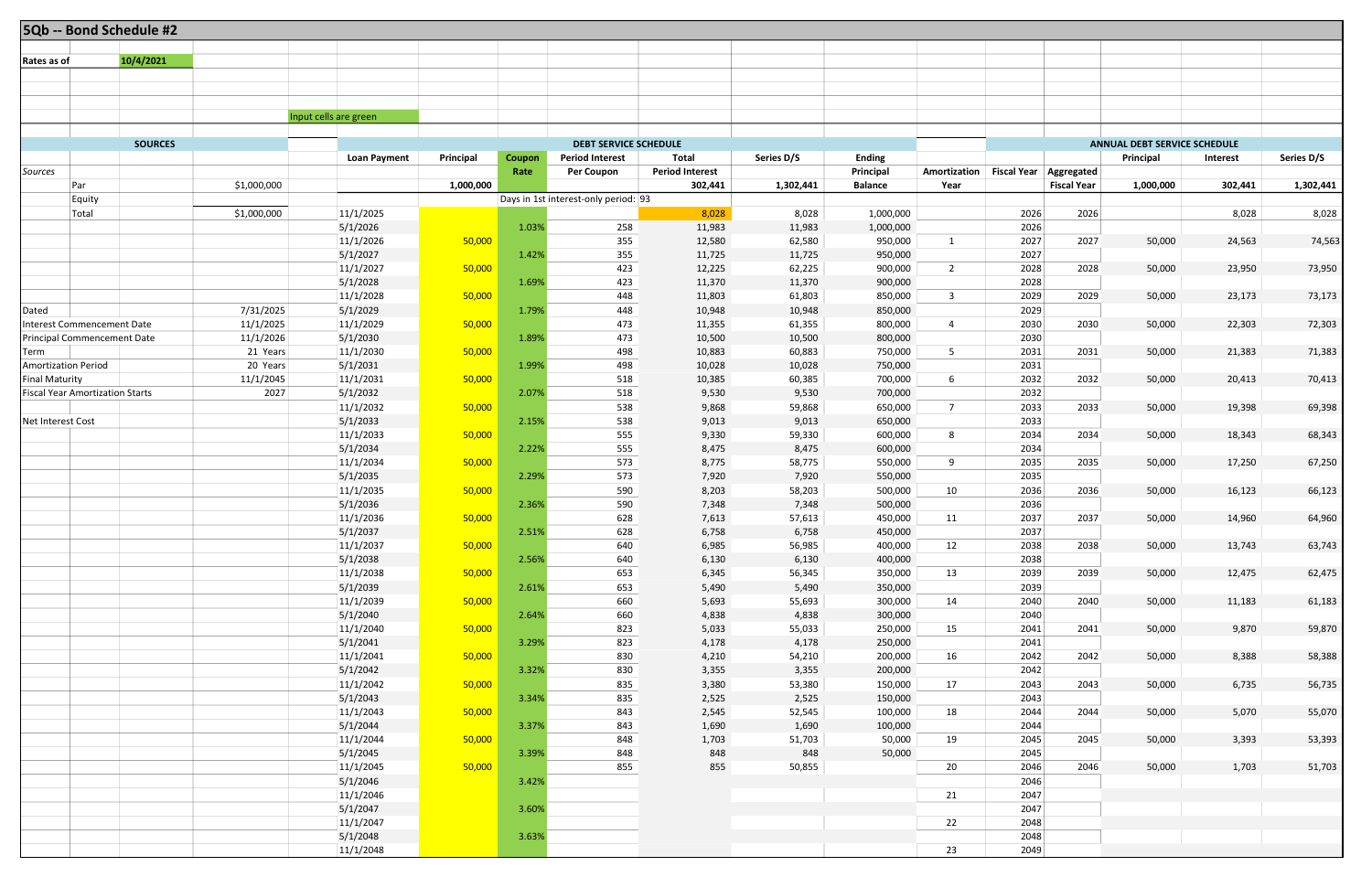| <b>Town of Bennington</b> |                                              |                                                         |                                                                                                                                                                                                                    |                             |                             |                       |                                 |                                        |
|---------------------------|----------------------------------------------|---------------------------------------------------------|--------------------------------------------------------------------------------------------------------------------------------------------------------------------------------------------------------------------|-----------------------------|-----------------------------|-----------------------|---------------------------------|----------------------------------------|
| 4/7/2022                  |                                              | related costs being reimbursed directly from increment. | Before increment is retained, related costs are paid from General Fund and later reimbursed with proceeds from the first debt incurred. This model does not account for that increased bond amount and illustrates |                             |                             |                       |                                 |                                        |
|                           |                                              |                                                         |                                                                                                                                                                                                                    | <b>5R</b> -- Cash Flow      |                             |                       |                                 |                                        |
| Year                      | <b>Total TIF Revenue</b><br>(from Increment) | <b>Other Revenue Used</b><br>to Pay Debt                | <b>Bond #1 Debt Service</b>                                                                                                                                                                                        | <b>Bond #2 Debt Service</b> | <b>Bond #3 Debt Service</b> | <b>Related Costs*</b> | <b>Annual Surplus (Deficit)</b> | <b>Cumulative Surplus</b><br>(Deficit) |
| 2018                      | :Base Year                                   |                                                         |                                                                                                                                                                                                                    |                             |                             |                       |                                 |                                        |
| <b>Prior:</b>             | \$0                                          |                                                         |                                                                                                                                                                                                                    |                             |                             |                       |                                 | \$0                                    |
| 2018                      | \$0                                          | \$0\$                                                   | \$0                                                                                                                                                                                                                | \$0\$                       | \$0                         | \$0\$                 | \$0\$                           | \$0                                    |
| 2019                      | \$0                                          | \$0                                                     | \$0                                                                                                                                                                                                                | \$0                         | \$0                         | \$0                   | \$0                             | \$0                                    |
| 2020                      | \$0                                          | \$0                                                     | \$0                                                                                                                                                                                                                | \$0                         | \$0                         | \$0\$                 | \$0\$                           | \$0                                    |
| 2021                      | \$0                                          | \$0\$                                                   | \$0                                                                                                                                                                                                                | \$0                         | \$0                         | \$0                   | \$0                             | \$0                                    |
| 2022                      | \$0                                          | \$0                                                     | \$0                                                                                                                                                                                                                | \$0                         | \$0                         | \$0                   | \$0                             | \$0                                    |
| 2023                      | \$3,191                                      | \$0\$                                                   | \$0\$                                                                                                                                                                                                              | \$0                         | \$0                         | \$29,000              | ( \$25, 809)                    | ( \$25, 809)                           |
| 2024                      | \$109,065                                    | \$0                                                     | \$12,042                                                                                                                                                                                                           | \$8,831                     | \$0                         | \$17,000              | \$71,191                        | \$45,382                               |
| 2025                      | \$214,939                                    | \$0                                                     | \$111,844                                                                                                                                                                                                          | \$82,019                    | \$0                         | \$29,000              | (57, 924)                       | \$37,459                               |
| 2026                      | \$326,045                                    | \$0                                                     | \$110,925                                                                                                                                                                                                          | \$81,345                    | \$8,028                     | \$17,000              | \$108,746                       | \$146,205                              |
| 2027                      | \$326,045                                    | \$0                                                     | \$109,759                                                                                                                                                                                                          | \$80,490                    | \$74,563                    | \$17,000              | \$44,234                        | \$190,439                              |
| 2028                      | \$326,045                                    | \$0\$                                                   | \$108,454                                                                                                                                                                                                          | \$79,533                    | \$73,950                    | \$111,500             | (547, 392)                      | \$143,047                              |
| 2029                      | \$326,045                                    | \$0                                                     | \$107,074                                                                                                                                                                                                          | \$78,521                    | \$73,173                    | \$6,000               | \$61,278                        | \$204,324                              |
| 2030                      | \$326,045                                    | \$0                                                     | \$105,619                                                                                                                                                                                                          | \$77,454                    | \$72,303                    | \$6,000               | \$64,670                        | \$268,994                              |
| 2031                      | \$326,045                                    | \$0                                                     | \$104,096                                                                                                                                                                                                          | \$76,337                    | \$71,383                    | \$6,000               | \$68,229                        | \$337,222                              |
| 2032                      | \$326,045                                    | \$0                                                     | \$102,514                                                                                                                                                                                                          | \$75,177                    | \$70,413                    | \$6,000               | \$71,942                        | \$409,164                              |
| 2033                      | \$326,045                                    | \$0\$                                                   | \$100,875                                                                                                                                                                                                          | \$73,975                    | \$69,398                    | \$6,000               | \$75,797                        | \$484,961                              |
| 2034                      | \$326,045                                    | \$0                                                     | \$99,184                                                                                                                                                                                                           | \$72,735                    | \$68,343                    | \$6,000               | \$79,784                        | \$564,745                              |
| 2035                      | \$326,045                                    | \$0                                                     | \$97,440                                                                                                                                                                                                           | \$71,456                    | \$67,250                    | \$111,500             | ( \$21,601)                     | \$543,143                              |
| 2036                      | \$326,045                                    | \$0                                                     | \$95,614                                                                                                                                                                                                           | \$70,117                    | \$66,123                    | \$6,000               | \$88,192                        | \$631,335                              |
| 2037                      | \$326,045                                    | \$0                                                     | \$93,713                                                                                                                                                                                                           | \$68,723                    | \$64,960                    | \$6,000               | \$92,650                        | \$723,984                              |
| 2038                      | \$326,045                                    | \$0\$                                                   | \$91,774                                                                                                                                                                                                           | \$67,301                    | \$63,743                    | \$6,000               | \$97,228                        | \$821,212                              |
| 2039                      | \$326,045                                    | \$0\$                                                   | \$89,805                                                                                                                                                                                                           | \$65,857                    | \$62,475                    | \$6,000               | \$101,908                       | \$923,119                              |
| 2040                      | \$326,045                                    | \$0                                                     | \$87,581                                                                                                                                                                                                           | \$64,226                    | \$61,183                    | \$6,000               | \$107,055                       | \$1,030,174                            |
| 2041                      | \$326,045                                    | \$0                                                     | \$85,103                                                                                                                                                                                                           | \$62,409                    | \$59,870                    | \$6,000               | \$112,664                       | \$1,142,838                            |
| 2042                      | \$326,045                                    | \$0                                                     | \$82,605                                                                                                                                                                                                           | \$60,577                    | \$58,388                    | \$6,000               | \$118,475                       | \$1,261,313                            |
| 2043                      | \$0\$                                        | \$0\$                                                   | \$80,089                                                                                                                                                                                                           | \$58,732                    | \$56,735                    | \$6,000               | ( \$201, 556)                   | \$1,059,757                            |
| 2044                      | \$0                                          | \$0\$                                                   | \$77,554                                                                                                                                                                                                           | \$56,873                    | \$55,070                    | \$6,000               | ( \$195,497)                    | \$864,261                              |
| 2045                      | \$0                                          | \$0\$                                                   | \$0\$                                                                                                                                                                                                              | \$0\$                       | \$53,393                    | \$6,000               | (559, 393)                      | \$804,868                              |
| 2046                      | \$0                                          | \$0\$                                                   | \$0                                                                                                                                                                                                                | \$0\$                       | \$51,703                    | \$111,500             | ( \$163, 203)                   | \$641,666                              |
| 2047                      | \$0\$                                        | \$0\$                                                   | \$0                                                                                                                                                                                                                | \$0                         | \$0                         | \$0\$                 | \$0\$                           | \$641,666                              |
| 2048                      | \$0\$                                        | \$0\$                                                   | \$0                                                                                                                                                                                                                | \$0\$                       | \$0                         | \$0\$                 | \$0\$                           | \$641,666                              |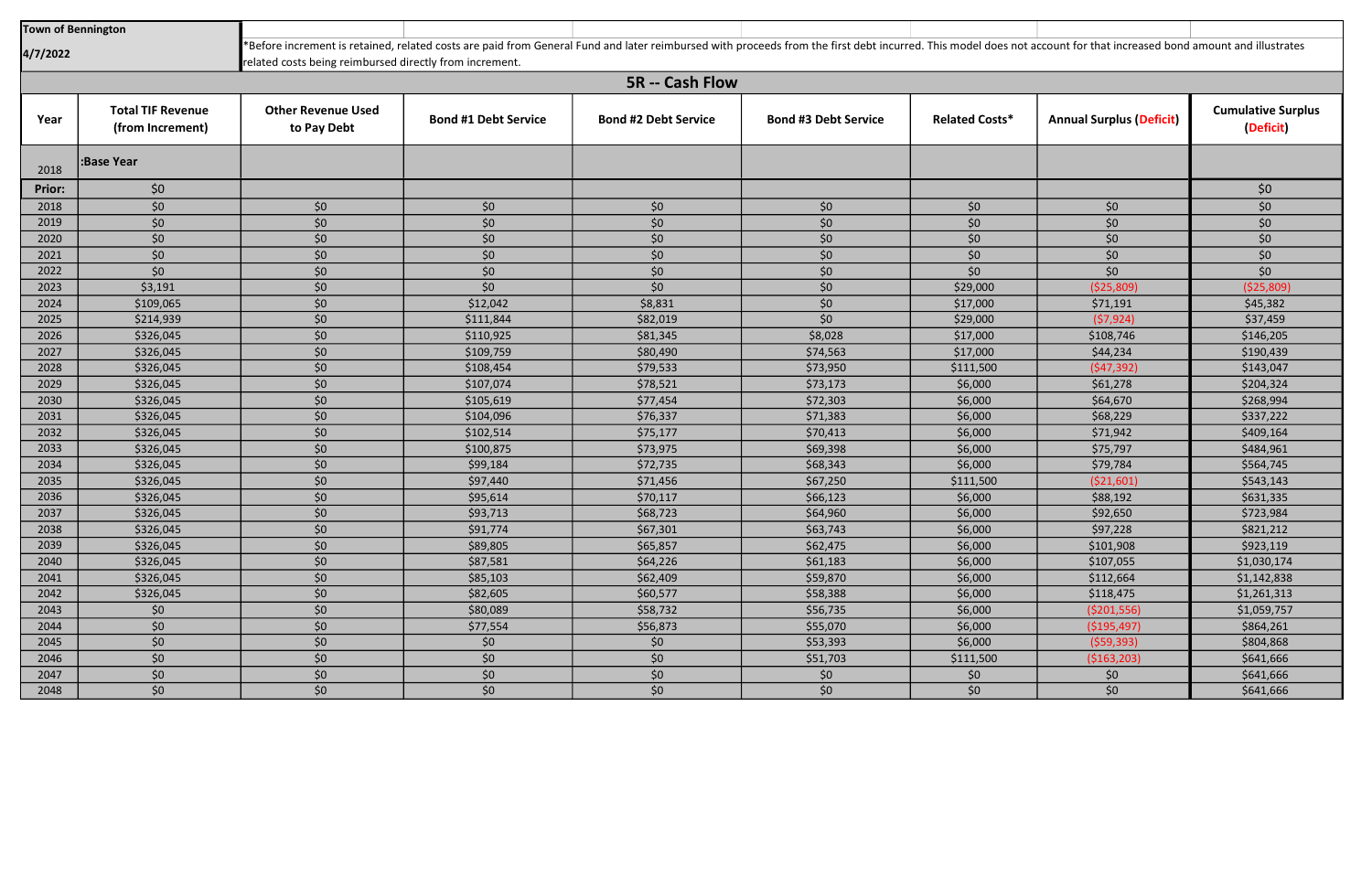| <b>Town of Bennington</b> |                                    |                                                                                                                                                                                                                                |                            |                  |
|---------------------------|------------------------------------|--------------------------------------------------------------------------------------------------------------------------------------------------------------------------------------------------------------------------------|----------------------------|------------------|
| 4/7/2022                  |                                    | <b>BASE YEAR</b>                                                                                                                                                                                                               | 2022                       |                  |
|                           |                                    | LAST YEAR OF DISTRICT (End of debt service)                                                                                                                                                                                    | 2046                       |                  |
|                           |                                    | <b>5S</b> -- Related Costs                                                                                                                                                                                                     |                            |                  |
|                           |                                    | Note 1: Annual related cost summary cells will show zero value if debt is retired. Individual related costs under summary lines will contain costs, but will not be reflected elsewhere in the workbook if the summary cell sh |                            |                  |
|                           |                                    |                                                                                                                                                                                                                                |                            |                  |
|                           |                                    | Note 2: From VEPC 2021 -- State Audits - 5 years after 1st debt is incurred; 7 years after the 1st audit; and at the end of the period to retain tax increment.                                                                |                            |                  |
|                           |                                    |                                                                                                                                                                                                                                | <b>Related Cost Amount</b> |                  |
| Year                      | <b>Related Cost Name</b>           | <b>Related Cost Description</b>                                                                                                                                                                                                | $(in 2022 $ \$)            |                  |
|                           | Example:                           | Total: $\frac{1}{2}$                                                                                                                                                                                                           |                            | 539,500          |
|                           |                                    |                                                                                                                                                                                                                                |                            |                  |
| 2022                      |                                    |                                                                                                                                                                                                                                | \$                         | $\sim$           |
|                           |                                    |                                                                                                                                                                                                                                |                            |                  |
| 2023                      |                                    |                                                                                                                                                                                                                                |                            | 29,000           |
|                           | Legal                              | Legal costs associated with TIF district administration, bond votes, preparation of new TIF projects, etc.                                                                                                                     | Ś                          | 12,000           |
|                           | General                            | General administrative costs for TIF district administration, preparation of bond votes, reporting, etc.                                                                                                                       |                            | 1,000            |
|                           | Project Planning                   | Consultant work on new TIF projects (e.g. cost estimation, voter approval information, etc.) in year of proj                                                                                                                   | Ś                          | 12,000           |
|                           | <b>TIF AUP</b>                     | Town's independent auditor                                                                                                                                                                                                     | Ś                          | 4,000            |
| 2024                      |                                    |                                                                                                                                                                                                                                | Ś                          | 17,000<br>12,000 |
|                           | Legal<br>General                   | Legal costs associated with TIF district administration, bond votes, preparation of new TIF projects, etc.<br>General administrative costs for TIF district administration, preparation of bond votes, reporting, etc.         | Ś                          | 1,000            |
|                           | <b>Project Planning</b>            | Consultant work on new TIF projects (e.g. cost estimation, voter approval information, etc.) in year of proj                                                                                                                   |                            |                  |
|                           | <b>TIF AUP</b>                     | Town's independent auditor                                                                                                                                                                                                     | Ś                          | 4,000            |
| 2025                      |                                    |                                                                                                                                                                                                                                |                            | 29,000           |
|                           | Legal                              | Legal costs associated with TIF district administration, bond votes, preparation of new TIF projects, etc.                                                                                                                     | Ś                          | 12,000           |
|                           | General                            | General administrative costs for TIF district administration, preparation of bond votes, reporting, etc.                                                                                                                       | Ś                          | 1,000            |
|                           | <b>Project Planning</b>            | Consultant work on new TIF projects (e.g. cost estimation, voter approval information, etc.) in year of proj                                                                                                                   | Ś                          | 12,000           |
|                           | <b>TIF AUP</b>                     | Town's independent auditor                                                                                                                                                                                                     | Ś                          | 4,000            |
| 2026                      |                                    |                                                                                                                                                                                                                                |                            | 17,000           |
|                           | Legal                              | Legal costs associated with TIF district administration, bond votes, preparation of new TIF projects, etc.                                                                                                                     | Ś                          | 12,000           |
|                           | General<br><b>Project Planning</b> | General administrative costs for TIF district administration, preparation of bond votes, reporting, etc.<br>Consultant work on new TIF projects (e.g. cost estimation, voter approval information, etc.) in year of proj       | Ś                          | 1,000            |
|                           | <b>TIF AUP</b>                     | Town's independent auditor                                                                                                                                                                                                     | \$                         | 4,000            |
| 2027                      |                                    |                                                                                                                                                                                                                                |                            | 17,000           |
|                           | Legal                              | Legal costs associated with TIF district administration, bond votes, preparation of new TIF projects, etc.                                                                                                                     | Ś                          | 12,000           |
|                           | General                            | General administrative costs for TIF district administration, preparation of bond votes, reporting, etc.                                                                                                                       | Ś                          | 1,000            |
|                           | <b>Project Planning</b>            | Consultant work on new TIF projects (e.g. cost estimation, voter approval information, etc.) in year of proj                                                                                                                   |                            |                  |
|                           | <b>TIF AUP</b>                     | Town's independent auditor                                                                                                                                                                                                     | Ś                          | 4,000            |
| 2028                      |                                    |                                                                                                                                                                                                                                |                            | 111,500          |
|                           | State Audit                        | <b>Bill to City from State Auditor</b>                                                                                                                                                                                         | Ś                          | 80,000           |
|                           | Legal<br>General                   | Legal costs associated with TIF district administration, etc.<br>General administrative costs for TIF district administration, etc.                                                                                            | Ś<br>Ś                     | 25,000<br>2,500  |
|                           | <b>TIF AUP</b>                     | Town's independent auditor                                                                                                                                                                                                     | Ś                          | 4,000            |
| 2029                      |                                    |                                                                                                                                                                                                                                |                            | 6,000            |
|                           | Legal                              | Legal costs associated with TIF district administration, etc.                                                                                                                                                                  | Ś                          | 3,000            |
|                           | General                            | General administrative costs for TIF district administration, etc.                                                                                                                                                             | Ś                          | 1,000            |
|                           | <b>TIF AUP</b>                     | Town's independent auditor                                                                                                                                                                                                     | Ś                          | 2,000            |
| 2030                      |                                    |                                                                                                                                                                                                                                |                            | 6,000            |
|                           | Legal                              | Legal costs associated with TIF district administration, etc.                                                                                                                                                                  | Ś                          | 3,000            |
|                           | General                            | General administrative costs for TIF district administration, etc.                                                                                                                                                             | Ś                          | 1,000            |
|                           | <b>TIF AUP</b>                     | Town's independent auditor                                                                                                                                                                                                     |                            | 2,000            |
| 2031                      | Legal                              | Legal costs associated with TIF district administration, etc.                                                                                                                                                                  | Ś                          | 6,000<br>3,000   |
|                           | General                            | General administrative costs for TIF district administration, etc.                                                                                                                                                             | Ś                          | 1,000            |
|                           | <b>TIF AUP</b>                     | Town's independent auditor                                                                                                                                                                                                     | Ś                          | 2,000            |
| 2032                      |                                    |                                                                                                                                                                                                                                |                            | 6,000            |
|                           | Legal                              | Legal costs associated with TIF district administration, etc.                                                                                                                                                                  | Ś                          | 3,000            |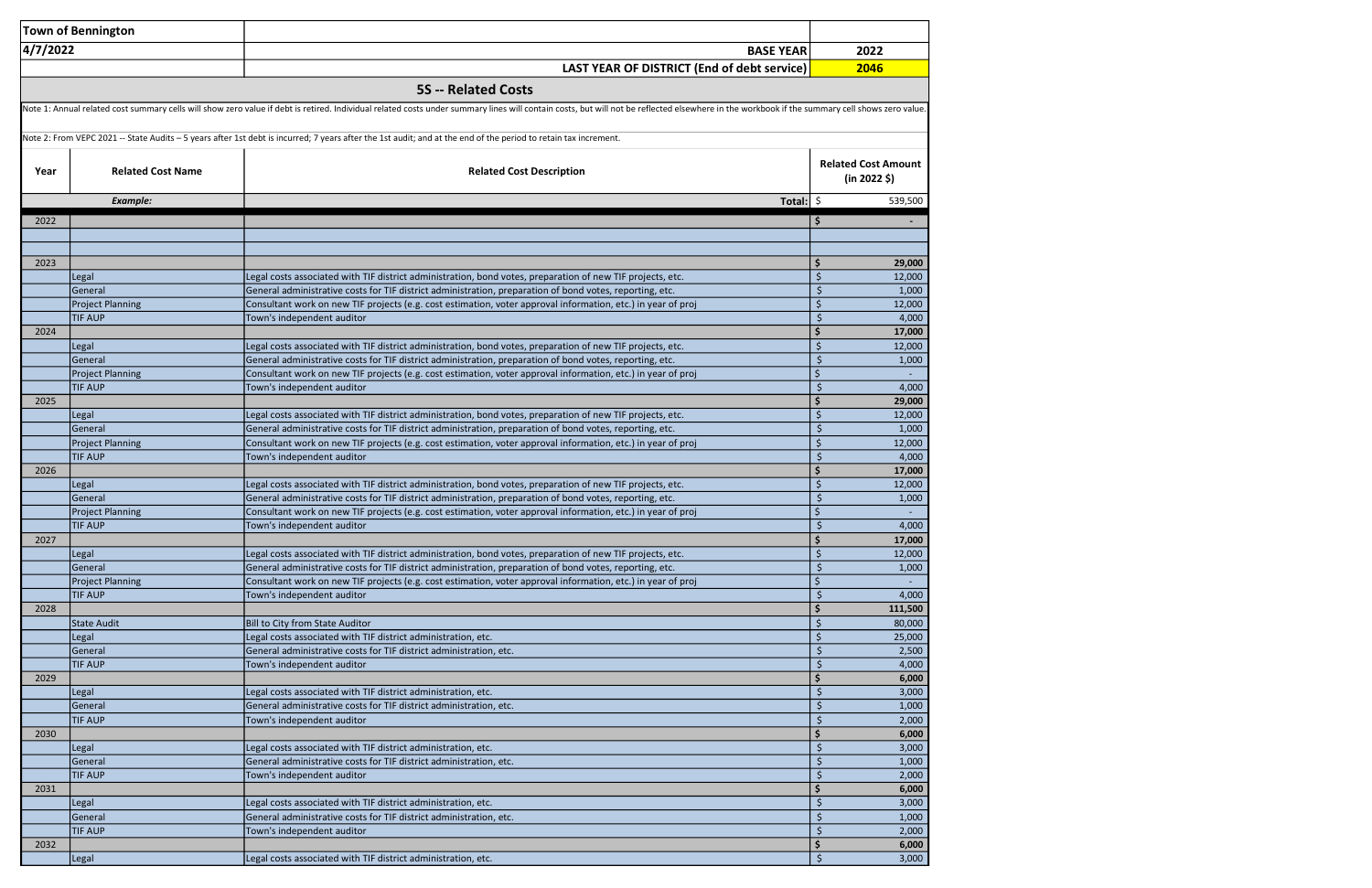|      | General        | General administrative costs for TIF district administration, etc. | \$                 | 1,000   |
|------|----------------|--------------------------------------------------------------------|--------------------|---------|
|      | <b>TIF AUP</b> | Town's independent auditor                                         |                    | 2,000   |
| 2033 |                |                                                                    |                    | 6,000   |
|      | Legal          | Legal costs associated with TIF district administration, etc.      | $\mathsf{\hat{S}}$ | 3,000   |
|      | <b>General</b> | General administrative costs for TIF district administration, etc. | $\zeta$            | 1,000   |
|      | <b>TIF AUP</b> | Town's independent auditor                                         | Ś                  | 2,000   |
| 2034 |                |                                                                    |                    | 6,000   |
|      | Legal          | Legal costs associated with TIF district administration, etc.      | Ś.                 | 3,000   |
|      | General        | General administrative costs for TIF district administration, etc. |                    | 1,000   |
|      | <b>TIF AUP</b> | Town's independent auditor                                         |                    | 2,000   |
| 2035 |                |                                                                    |                    | 111,500 |
|      | State Audit    | Bill to City from State Auditor                                    | $\zeta$            | 80,000  |
|      | Legal          | Legal costs associated with TIF district administration, etc.      |                    | 25,000  |
|      | General        | General administrative costs for TIF district administration, etc. | Ś                  | 2,500   |
|      | <b>TIF AUP</b> | Town's independent auditor                                         | $\zeta$            | 4,000   |
| 2036 |                |                                                                    |                    | 6,000   |
|      | Legal          | Legal costs associated with TIF district administration, etc.      | $\zeta$            | 3,000   |
|      | General        | General administrative costs for TIF district administration, etc. | Ś                  | 1,000   |
|      | <b>TIF AUP</b> | Town's independent auditor                                         |                    | 2,000   |
| 2037 |                |                                                                    |                    | 6,000   |
|      | Legal          | Legal costs associated with TIF district administration, etc.      | $\mathsf{\hat{S}}$ | 3,000   |
|      | <b>General</b> | General administrative costs for TIF district administration, etc. | $\zeta$            | 1,000   |
|      | <b>TIF AUP</b> | Town's independent auditor                                         | Ś.                 | 2,000   |
| 2038 |                |                                                                    |                    | 6,000   |
|      | Legal          | Legal costs associated with TIF district administration, etc.      | Ś.                 | 3,000   |
|      | General        | General administrative costs for TIF district administration, etc. | $\zeta$            | 1,000   |
|      | <b>TIF AUP</b> | Town's independent auditor                                         |                    | 2,000   |
| 2039 |                |                                                                    |                    | 6,000   |
|      | Legal          | Legal costs associated with TIF district administration, etc.      | Ś                  | 3,000   |
|      | General        | General administrative costs for TIF district administration, etc. | Ś                  | 1,000   |
|      | <b>TIF AUP</b> | Town's independent auditor                                         | $\zeta$            | 2,000   |
| 2040 |                |                                                                    |                    | 6,000   |
|      | Legal          | Legal costs associated with TIF district administration, etc.      | Ś                  | 3,000   |
|      | General        | General administrative costs for TIF district administration, etc. | $\zeta$            | 1,000   |
|      | <b>TIF AUP</b> | Town's independent auditor                                         |                    | 2,000   |
| 2041 |                |                                                                    |                    | 6,000   |
|      | Legal          | Legal costs associated with TIF district administration, etc.      | \$                 | 3,000   |
|      | General        | General administrative costs for TIF district administration, etc. | $\zeta$            | 1,000   |
|      | <b>TIF AUP</b> | Town's independent auditor                                         | Ś                  | 2,000   |
| 2042 |                |                                                                    |                    | 6,000   |
|      | Legal          | Legal costs associated with TIF district administration, etc.      | Ś                  | 3,000   |
|      | General        | General administrative costs for TIF district administration, etc. | $\zeta$            | 1,000   |
|      | <b>TIF AUP</b> | Town's independent auditor                                         |                    | 2,000   |
| 2043 |                |                                                                    |                    | 6,000   |
|      | Legal          | Legal costs associated with TIF district administration, etc.      | Ś                  | 3,000   |
|      | General        | General administrative costs for TIF district administration, etc. | Ś                  | 1,000   |
|      | <b>TIF AUP</b> | Town's independent auditor                                         | Ś                  | 2,000   |
| 2044 |                |                                                                    | Ś                  | 6,000   |
|      | Legal          | Legal costs associated with TIF district administration, etc.      | Ś                  | 3,000   |
|      | General        | General administrative costs for TIF district administration, etc. | Ś                  | 1,000   |
|      | <b>TIF AUP</b> | Town's independent auditor                                         | Ŝ.                 | 2,000   |
| 2045 |                |                                                                    |                    | 6,000   |
|      | Legal          | Legal costs associated with TIF district administration, etc.      | Ś                  | 3,000   |
|      | General        | General administrative costs for TIF district administration, etc. | $\mathsf{\hat{S}}$ | 1,000   |
|      | <b>TIF AUP</b> | Town's independent auditor                                         | Ś                  | 2,000   |
| 2046 |                |                                                                    | Ś                  | 111,500 |
|      | State Audit    | Bill to City from State Auditor                                    | Ś                  | 80,000  |
|      | Legal          | Legal costs associated with TIF district administration, etc.      | $\dot{\mathsf{S}}$ | 25,000  |
|      | General        | General administrative costs for TIF district administration, etc. |                    | 2,500   |
|      | <b>TIF AUP</b> | Town's independent auditor                                         | $\zeta$            | 4,000   |